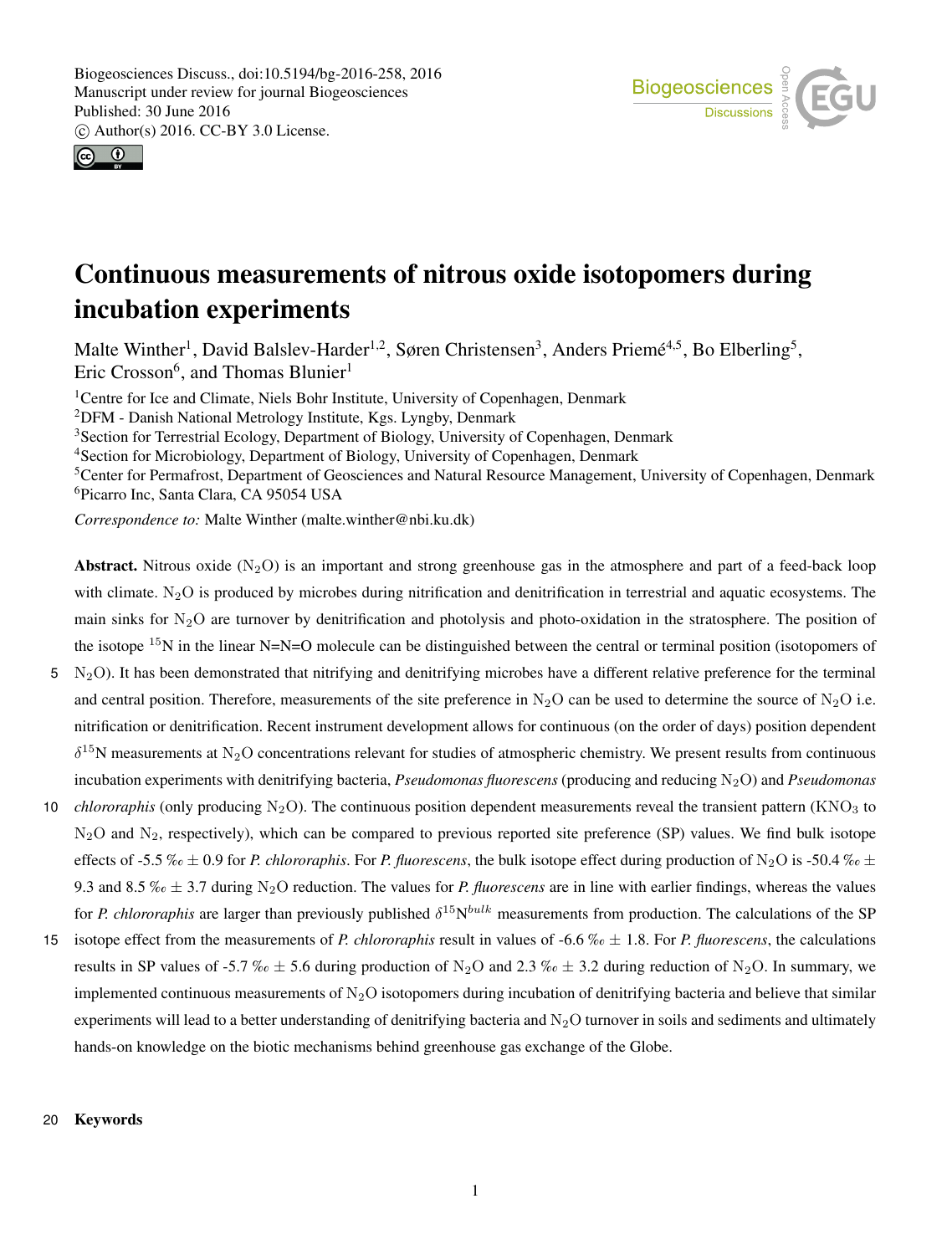



Nitrous oxide, isotopomers, site preference, greenhouse gas, denitrification, *Pseudomonas fluorescens*, *Pseudomonas chlororaphis*, bacterial production, bacterial reduction

## 1 Introduction

The atmospheric concentration of nitrous oxide  $(N_2O)$  has increased from approximately 271 ppb before the industrialization 5 to 324 ppb in 2011 [(Ciais et al., 2013)]. This increase has resulted in (1) an enhanced radiative forcing, e.g.  $N_2O$  has the third highest contribution to the radiative forcing of the naturally occurring greenhouse gasses [(Hartmann et al., 2013)], and (2) an increased production of nitrogen oxides (NOx) in the stratosphere and thereby an increased ozone-depletion. [(Forster et al., 2007); (Kim and Craig, 1993)]

Ice core records show that concentrations of  $N_2O$  correlates with northern hemispheric temperature variations, e.g. during the

- 10 last glacial-interglacial termination as well as over the rapid climate variations occurring during the glacial period, known as Dansgaard-Oeschger events (D-O events). However, occasionally (e.g. D-O event 15 and 17) the  $N_2O$  concentration increases long before the onset of the dramatic temperature change Schilt et al. (2010), providing a potential early warning for rapid climate change. Isotopomers of N<sub>2</sub>O provide information on the sources [(Clark, 1999)] and may improve our understanding on why  $N_2O$  is leading over some rapid climate change events. The stable isotopes of nitrogen are <sup>14</sup>N and <sup>15</sup>N with average
- 15 isotopic abundances (mole-fraction) in the atmosphere of 0.99634 and 0.00366, respectively [(Junk and Svec, 1958)]. The N<sub>2</sub>O molecule has an asymmetric linear structure (N=N=O) where the position of the <sup>15</sup>N can be discriminated. The isotopomers are named  $^{15}N^{\alpha}$  and  $^{15}N^{\beta}$  or short  $\alpha$  and  $\beta$  for  $^{14}N^{15}N^{16}$ O and  $^{15}N^{14}N^{16}$ O, respectively [(Yoshida and Toyoda, 2000)]. The two isotopomers cannot be distinguished directly by isotope ratio spectrometry, as they have the same mass. However, a distinction is possible using mid-infrared spectroscopy because the rotational and vibrational conditions are different
- 20 for the two isotopomers providing regions where absorptions of the two isotopomers do not overlap. For isotopomer measurements at low  $N<sub>2</sub>O$  concentration (low ppm range), a joint instrument development was executed, applying cavity ring down spectroscopy (CRDS) to enable continuous measurements (on the order of days) of the isotopomer abundances and yielding values for  ${}^{15}N^{\alpha}$  and  ${}^{15}N^{\beta}$ .

For isotopomers, the isotopic composition is reported as delta values; the deviation of the elemental isotope ratio R from a 25 standard (equation 1). The standard for nitrogen is today's atmospheric composition.

$$
\delta^{15}N = \frac{R_{Sample}}{R_{Std}} - 1 \quad \text{where} \quad R = \frac{\begin{bmatrix} 15N \end{bmatrix}}{\begin{bmatrix} 14N \end{bmatrix}} \tag{1}
$$

The N<sub>2</sub>O bulk isotopic composition calculates as the average of  $\delta^{15}N^{\alpha}$  and  $\delta^{15}N^{\beta}$  while the site preference (SP) is defined as their difference  $(\delta^{15}N^{SP} = \delta^{15}N^{\alpha} - \delta^{15}N^{\beta})$ . [(Brenninkmeijer and Röckmann, 1999); (Park et al., 2011); (Toyoda et al., 2002)].

$$
30 \quad \delta^{15} N^{bulk} = \frac{\delta^{15} N^{\alpha} + \delta^{15} N^{\beta}}{2} \tag{2}
$$

There are multiple natural and anthropogenic sources of  $N_2O$ . The primary anthropogenic sources of  $N_2O$  are fertilizers including nitrogen minerals used for agriculture. The natural sources are primarily nitrification and denitrification in terrestrial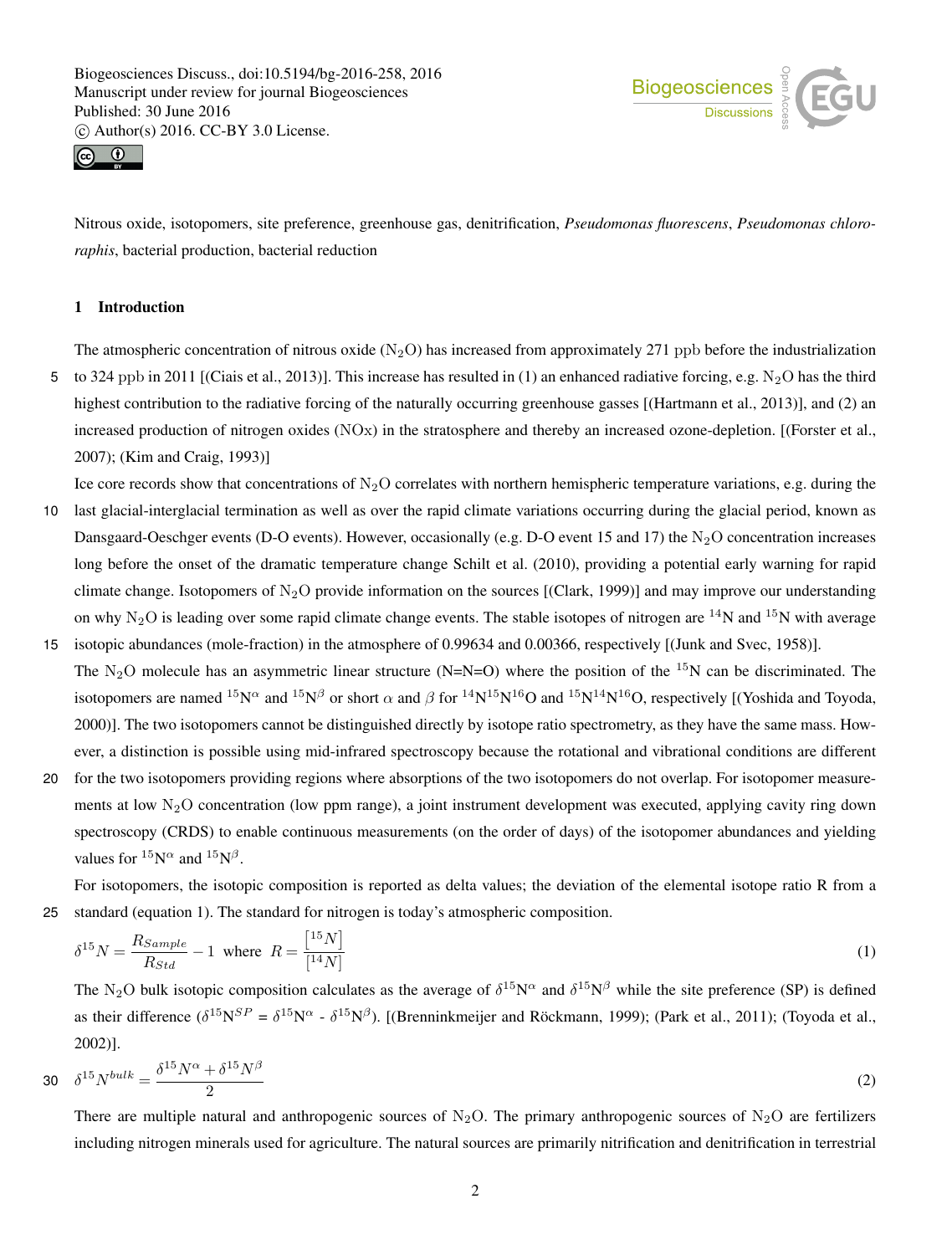



and aquatic ecosystems. [(Mosier et al., 1998); (Olivier et al., 1998)].

Denitrification is a stepwise biological reduction process in which denitrifying bacteria produce nitrogen  $(N_2)$ . Under anaerobic conditions the denitrifying bacteria use nitrate  $(NO<sub>3</sub><sup>-</sup>)$  instead of oxygen as an electron acceptor in the respiration of organic matter. Through multiple anaerobic reactions  $N_2$  is produced as the end product of the complete denitrifying process (reaction 5 R1) [(Firestone and Davidson, 1989)].

$$
NO_3^- \to NO_2^- \to NO \to N_2O \to N_2
$$
\n(R1)

Each of these anaerobic reactions is carried out by a genuine enzyme, i.e., the production of  $N_2O$  is caused by the reaction between nitric oxide (NO) and the enzyme nitric oxide reductase (NOR). The NOR enzyme works as a catalyst in the reduction of NO as shown in equation R2. [(Wrage et al., 2001); (Tosha and Shiro, 2013)]

10 
$$
2NO + 2e^- + 2H^+ \rightarrow N_2O + H_2O
$$
 (R2)

Reactions with different enzymes typically result in specific isotopic fractionation. The isotope fractionation of the intermediately produced  $N_2O$  during denitrification is a consequence of multiple reaction steps i.e., the isotope fractionation is determined as product-to-substrate fractionation. Two species of denitrifying bacteria with slightly different enzymes potentially leads to different fractionation. In this study, we compared the fractionation of  $N_2O$  by two contrasting denitrifying 15 bacteria; *Pseudomonas fluorescens* producing and reducing N2O, and *Pseudomonas chlororaphis* producing but not reducing  $N_2O$ . We hypothesized that these contrasting denitrifying bacteria show differences in isotope enrichment and SP during  $N_2O$ 

#### 2 Method

Our objective was to perform continuous position dependent  $\delta^{15}N$  measurements of two different bacterial cultures during in-20 cubation experiments. Using two denitrifying bacterial cultures we determine the isotope enrichment and SP during production and reduction of  $N_2O$ , respectively.

## 2.1 Instrumentation

production and reduction.

Bacterial production of  $N_2O$  was continuously measured by mid-infrared cavity ringdown spectrometry using a prototype of the Picarro G5101-i analyzer (in the following named G5101i-CIC) (Picarro, Santa Clara, California, USA). The measurements

25 are non-destructive and are therefore suitable for incubation experiments. The CRDS instrument measures the  $^{14}N$ ,  $^{15}N^{\alpha}$  and  $15N^{\beta}$  absorption features of N<sub>2</sub>O in the wavelength region between 2187.4 cm<sup>-1</sup> and 2188 cm<sup>-1</sup>. The typical precision of the instrument is 1 ppb for the N<sub>2</sub>O mixing ratio and 5.2 % for each of the delta values of the two isotopomers [(Balslev-Clausen, 2011)].

Measurements are made by placing the sample delivery system of the G5101i-CIC in a closed loop with a microbial incubation 30 glass chamber (Fig. 1). Circulation is provided by a "leak-reduced" diaphragm pump installed downstream from the analyzer.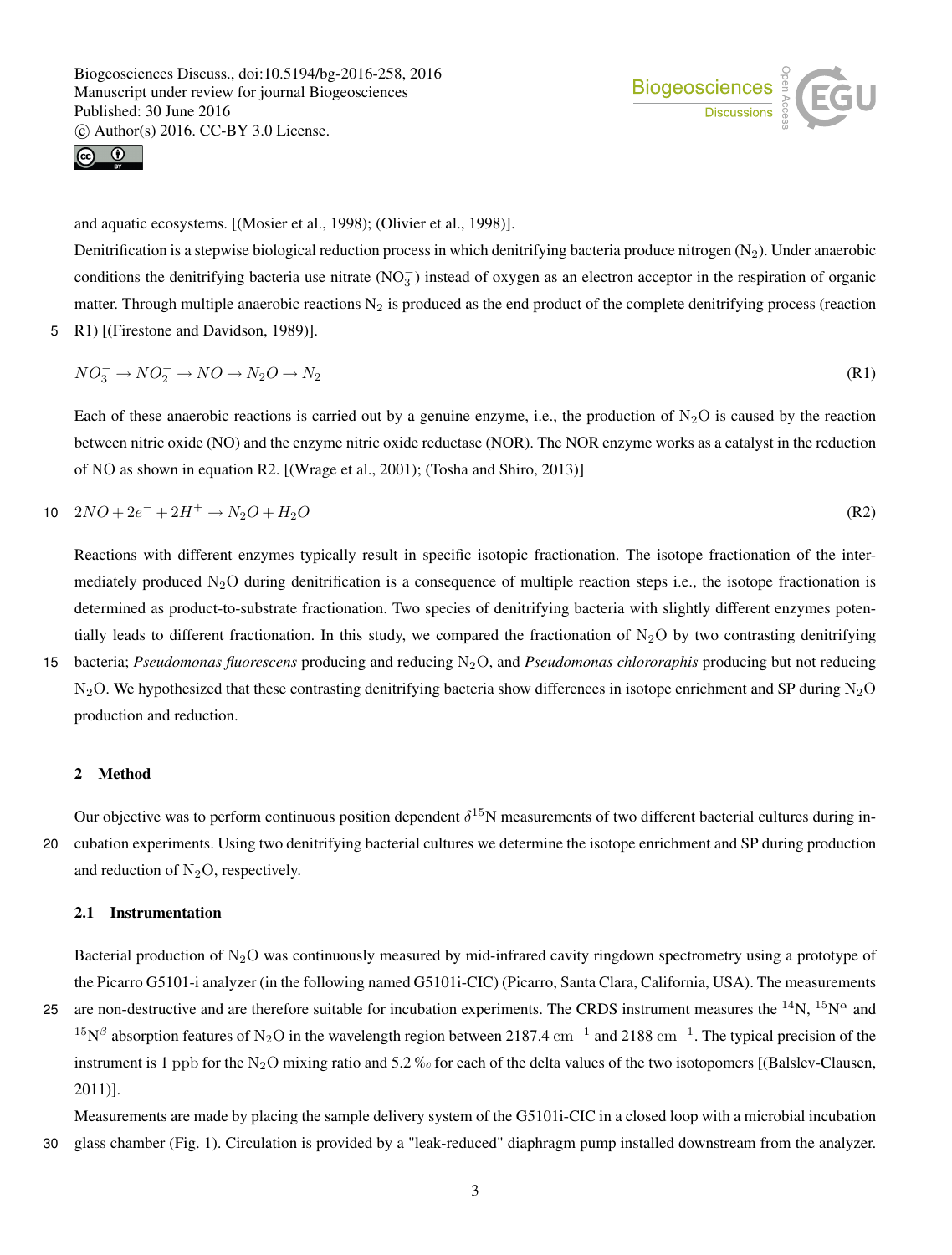



The pump (KNF N84.4 ANE) has been sealed using vacuum sealant (Celvaseal high vacuum leak sealant, Myers vacuum repair service, Inc., Kittanning, PA 16201, USA). A low leak rate is prerequisite for accurate measurements in a closed loop experiment. Before the analyzer, a Nafion unit and an "Ascarite" trap is installed. The Nafion unit removes  $H_2O$  vapor whereas the Ascarite trap chemically removes  $CO_2$ . Both gasses are removed to exclude potential spectral interference with  $N_2O$  in the

5 cavity of the analyzer. Underneath the glass chamber a magnetic stirrer is installed. The stirrer serves two purposes 1) ensure a complete mixing of the bacterial solution and the added nutrient, i.e. potassium nitrate  $(KNO<sub>3</sub><sup>-</sup>)$ , and 2) facilitate gas exchange.

In addition to the measuring mode, the system can be flushed with  $N_2$  (not shown in Fig. 1). The flushing mode is used to obtain an anaerobic starting point of the incubation experiment free of  $N_2O$ . The flushing procedure is fully automated 10 to ensure reproducibility. The entire incubation setup is flushed with  $N_2$  for 310 seconds at a high flow rate. The resulting overpressure in the incubator is released prior to switching back to the closed loop position.

# 2.2 Correction of CRDS concentration dependence

Isotope measurements made with the G5101i-CIC have a  $N_2O$  concentration dependence and need to be corrected. A concentration dependent correction is required because there is a 1/concentration dependence, caused by small offsets in the

15 measurement of the  $^{14}N - ^{15}N - ^{16}O$  and  $^{15}N - ^{14}N - ^{16}O$  peaks. These offsets are caused by baseline ripple created by optical cavity etalons. An etalon is an optical effect in which a beam of light undergoes multiple reflections between two reflecting surfaces, and whose resulting optical transmission or reflection is periodic in wavelength. The ripples are not always constant in phase, which means that the ripples can shift spectrally, which can cause the offset to drift over time. The result is a concentration dependent error to  $\delta$  of the form  $\pm$  1/concentration. Because baseline ripple effects become more dominant as N<sub>2</sub>O 20 concentration decreases, the "relative" error is largest at low concentrations.

Figure 2 shows results from a dilution experiment where we gradually mixed a pure N<sub>2</sub>O gas with a N<sub>2</sub>/O<sub>2</sub> mixture (20.1 %)  $O_2$  and 79.9 %  $N_2$ , purity 99.999 %). Measurements were performed in a 60 minutes stepwise sequence of both increasing and decreasing concentrations.

25 We chose to fit the raw data with a cubic spline smoothing function (CSS-function) [(Brumback and Rice, 1998)]. The best fit of these CSS-functions are found using a smoothing parameter of  $p = 0.999$  in a regression analysis. Four outliers were identified to be outside the  $2\sigma$  boundary and removed from the data set (the red circles in Fig. 2). After these outliers were removed the best fit was found again and the concentration dependent correction was applied as shown with the green profiles in Fig. 2. Over the course of the experiments, no further instrumental drift was observed.

## 30 2.3 Calibration gases

Working standards for N<sub>2</sub>O bacterial incubations are CIC-MPI-1 and CIC-MPI-2. The two standard gasses were prepared based on two standard gasses provided by J. Kaiser at University of East Anglia (UEA), Norwich, United Kingdom. These standard gasses, MPI-1 and MPI-2, are pure  $N_2O$  gasses with different isotopic composition [(Kaiser, 2002)]. In our laboratory,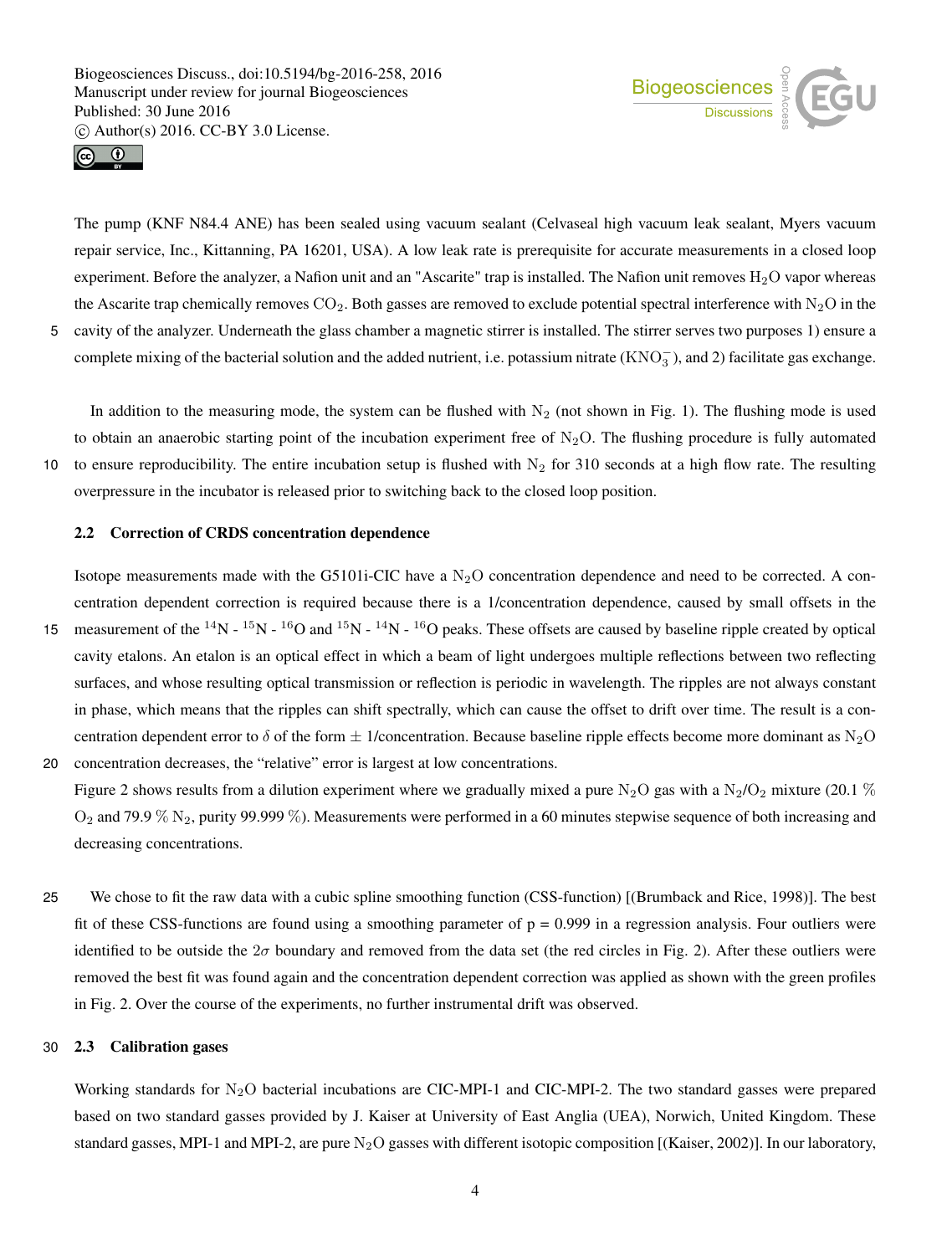



each of the standard gasses was diluted with a  $N_2/O_2$  mixture (20.1 %  $O_2$  and 79.9 %  $N_2$ , purity 99.999 %) resulting in the two new standard gasses, CIC-MPI-1 and CIC-MPI-2. Both CIC-standard gasses were measured at four different laboratories to ensure consistent isotopic values according to an international standard reference. The gasses were measured at Tokyo Institute of Technology in Japan, at Institute for Marine and Atmospheric research Utrecht in The Netherlands (IMAU), at the Centre 5 for Ice and Climate in Copenhagen, Denmark (CIC), and originally at University of East Anglia in Norwich, United Kingdom (UEA). At Tokyo-Tech, three GC/IRMS measurements of each CIC-MPI gas resulted in an average  $\delta^{15}N^{\alpha} = 1.44\%$   $\alpha \pm 0.09$ and an average  $\delta^{15}N^{\beta} = 1.24\%$   $\phi \pm 0.35$  for CIC-MPI-1, and for CIC-MPI-2 the measurements resulted in average  $\delta^{15}N^{\alpha} =$ 12.79 ‰  $\pm$  0.22 and  $\delta^{15}N^{\beta}$  = -15.41 ‰  $\pm$  0.24. At IMAU 22 GC/IRMS measurements of each CIC-MPI gas resulted for CIC-MPI-1 in  $\delta^{15}N^{\alpha} = 2.30 \%$   $\alpha \pm 0.25$  and  $\delta^{15}N^{\beta} = -0.16 \%$   $\alpha \pm 0.33$ , and for CIC-MPI-2 in  $\delta^{15}N^{\alpha} = 11.79 \%$   $\alpha \pm 0.37$  and 10  $\delta^{15}N^{\beta}$  = -15.16 ‰  $\pm$  0.46. At CIC each CIC-MPI gas was continuously measured over two hours. The average results for CIC-MPI-1 was  $\delta^{15}N^{\alpha} = 0.53 \%$   $\alpha \pm 2.61$  and  $\delta^{15}N^{\beta} = 4.95 \%$   $\alpha \pm 3.57$ , and for CIC-MPI-2 in  $\delta^{15}N^{\alpha} = 12.58 \%$   $\alpha \pm 2.75$  and

 $\delta^{15}N^{\beta}$  = -12.89 %  $\pm$  3.21. All measurements were performed relative to atmospheric air and our position dependent  $\delta^{15}N$ measurements are therefore well referenced to atmospheric air. An average of the concentrations and the isotopic compositions of the two new standard gasses are specified (Table 1).

#### 15 2.4 Pure bacterial cultures

The two bacterial cultures used in this study are both gram-negative bacteria with the capability to denitrify, i.e. reduce nitrate to gaseous nitrogen. Isolates were obtained from an agricultural soil of sandy loam type (Roskilde Experimental Station) on 11 April 1983. One culture is a *Pseudomonas fluorescens*, bio-type D that reduces  $NO_3^-$  all the way to  $N_2$ . The second culture, *Pseudomonas chlororaphis*, is only capable of reducing NO<sub>3</sub> to N<sub>2</sub>O [(Christensen and Bonde, 1985)], which means that the

- 20 nitrous oxide reductase is absent or at least not active in this organism. The latter bacterium is contained in the American Type Culture Collection with accession number ATCC 43928 [(Christensen and Tiedje, 1988)]. The cultures were grown anoxic in 50 ml serum bottles with 1/10 tryptic soy broth (Difco) added  $0.1 \text{ g KNO}_3 \cdot L^{-1}$ . After six days of growth at room temperature  $(24 °C)$ , *P. chlororaphis* had reduced all N in NO<sub>3</sub> into N<sub>2</sub>O. The bacterial culture of *P. Fluorescens* was cultivated for six days at a slightly lower temperature (15 $^{\circ}$ C) to assure that the cultures were in a comparable phase of potential activity when
- 25 assayed for gas production/reduction activity. The six days old cultures were used in the incubation experiment in which it is conditional for the denitrifying process that organic carbon is available, that the concentration of oxygen is low and that the concentration of  $NO_3^-$  is high [(Wrage et al., 2001); (Stuart Chapin III et al., 2002)].

# 2.4.1 Bacterial incubation experiments

50 mL bacterial solution of *P. chlororaphis* or *P. fluorescens* was placed in a petri-dish in the 1000 mL incubation chamber. 30 Hereafter, the setup was flushed with pure  $N_2$  (purity 99.9999 %) to ensure anaerobic conditions. To ensure no  $N_2O$  gas exchange prior to the experiment, the bacterial solution was left for 90 minutes under constant magnetic stirring. Then the incubation chamber was opened and the bacterial solution was fed with 2.5 mL and 15 mL 0.45 mM KNO<sub>3</sub> for *P. chlororaphis* and *P. fluorescens*, respectively. The incubation experiment started by again flushing the setup with pure  $N_2$  immediately after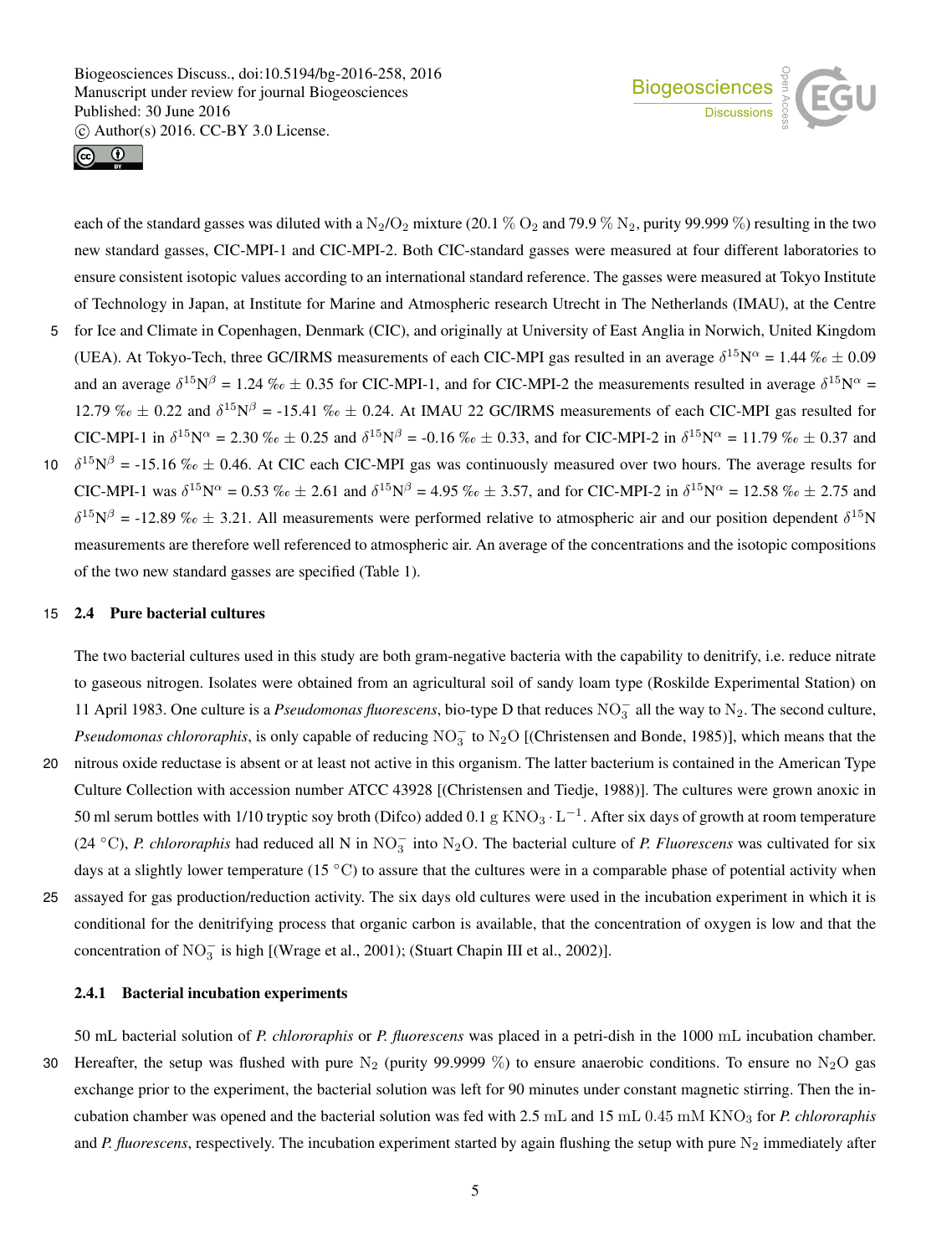



the addition of  $KNO_3$ .

value of  $KNO<sub>3</sub>$ .

A total of seven replicate incubations of the full denitrifying bacteria (*P. fluorescens*) and five replicate incubations of the denitrifying bacteria with no active nitrous oxide reductase (*P. chlororaphis*) were assessed. All of the cultures were continuously measured from the moment KNO<sub>3</sub> was added to the bacterial incubations. The experiment with *P. fluorescens* was terminated 5 when the N<sub>2</sub>O concentration was below 0.2 ppm. For *P. chlororaphis*, we defined the end of the experiment when the N<sub>2</sub>O

concentration had reached a constant level for 200 minutes.

The CIC-MPI gasses are based on a  $N_2/O_2$  mixture where the incubation measurements are based on  $N_2$ . This difference does not affect the results since no  $O_2$  spectral lines exist in the wavelength region set in the G5101i-CIC.

## 2.5 Analysis of isotope enrichment

10 The observed isotope changes in  $N_2O$  during our incubation experiment can be analyzed in terms of Rayleigh fractionation. Rayleigh fractionation describes the changing isotopic composition in reactant and product of a unidirectional reaction. Equation 3 gives the isotope ratio of the reactant as:

$$
\frac{R_s}{R_{s,0}} = f^{\left(\alpha_{p/s} - 1\right)}\tag{3}
$$

where  $R_{s,0}$  is the initial isotope ratio of the reactant,  $R_s$  is the isotope ratio of the product at time *t*,  $\alpha_{p/r}$  is the fractionation factor 15 of the product versus the substrate, and f is the unreacted fraction of substrate at time *t*. The isotope enrichment calculates as  $\epsilon$  $=\alpha - 1$  from the fractionation factors in equation 3. We do not measure the isotopic composition of KNO<sub>3</sub> in our experiments. However, by definition the end values of  $N_2O$  for *P. chlororaphis* when all KNO<sub>3</sub> has reacted has to be identical to the initial

The Rayleigh type distillation is valid for the bulk isotope ratios of  $N_2O$ . The corresponding equation for the accumulated 20 product is:

$$
R_{p,acc}^{bulk} = R_0 \cdot \left(\frac{1 - f^{\alpha_{bulk}}}{1 - f}\right) \tag{4}
$$

The isotope enrichment for the bulk can be described using the isotope enrichment of the product ([(Menyailo and Hungate, 2006); (Ostrom et al., 2007); (Mariotti et al., 1981); (Lewicka-Szczebak et al., 2014)]).

$$
\epsilon_{p,acc}^{bulk} = (\alpha_{bulk} - 1) \tag{5}
$$

25 The described Rayleigh equation is not directly applicable to the isotopomers, as these are both direct products of the same denitrification process from the same batch of denitrifying bacteria and nitrate. An isotopomer correction factor derives to  $\varphi_\alpha$ and  $\varphi_\beta$  for the two isotopomers respectively.

$$
\varphi_{\alpha} = 1 + \left(\frac{\alpha_{\beta} - \alpha_{\alpha}}{2}\right) \tag{6}
$$

$$
30 \quad \varphi_{\beta} = 1 - \left(\frac{\alpha_{\beta} - \alpha_{\alpha}}{2}\right) \tag{7}
$$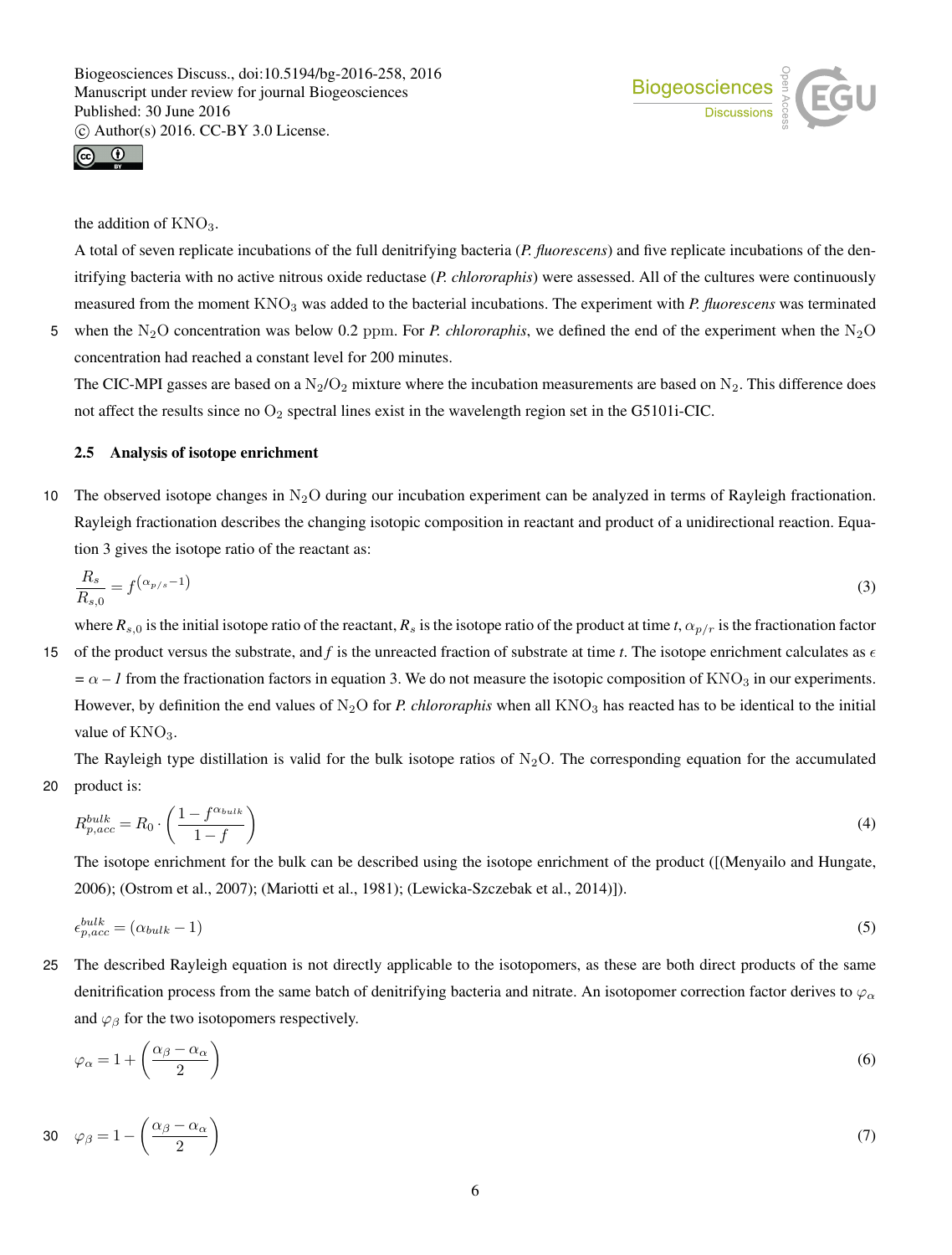Biogeosciences Discuss., doi:10.5194/bg-2016-258, 2016 Manuscript under review for journal Biogeosciences Published: 30 June 2016

c Author(s) 2016. CC-BY 3.0 License.





The Rayleigh equation for the accumulated product of an isotopomer is therefore:

$$
R_{p,acc}^{isotopomer} = R_{p,acc}^{bulk} \cdot \varphi \tag{8}
$$

Equation 8 is valid for *P. chlororaphis*. For *P. fluorescens*, both an immediate reduction and an uptake reduction take place simultaneously with  $N_2O$  production due to the pre-experimental cultivation leading to activation of all enzymes in the bac-5 terial solution. Part of the freshly produced  $N_2O$  is therefore immediately reduced to  $N_2$ . This reduction is fractionating with fractionation factor  $\alpha_R$ . The isotope imprint of the reduction on the remaining N<sub>2</sub>O depends on the ratio between reduction

$$
R_{p,r} = \frac{R_{p,acc} \cdot (1 - \alpha_R \cdot \gamma)}{1 - \gamma} \tag{9}
$$

10 
$$
R_{p,r,acc} = \frac{R_{p,r} \cdot f \cdot (1 - \gamma)}{f \cdot (1 - \gamma)}
$$
 (10)

For any calculated ratio the values are given in ‰ using the delta-notation (equation 1).

and production rate ( $\gamma$ ). Assuming  $\gamma$  is constant results in the following first order approximation.

The SP of N<sub>2</sub>O, being the difference between the  $\delta^{15}N^{\alpha}$  and  $\delta^{15}N^{\beta}$ , is not compatible to the Rayleigh equations. Applying the assumption that  $\delta_{s,0}$  << 1000 ‰, the isotope enrichment simplifies to  $\epsilon_{p/s} \approx \delta_p - \delta_s$ , such that e.g.,  $\epsilon_\alpha = (\delta^{15} N^\alpha - \delta^{15} N^{NO_3})$ . For SP, the isotope enrichment is therefore given as  $\epsilon_{sp} = \epsilon_\alpha - \epsilon_\beta$ , which derives to ([(Menyailo and Hungate, 2006); (Ostrom 15 et al., 2007); (Mariotti et al., 1981); (Lewicka-Szczebak et al., 2014)]):

$$
\epsilon_{SP} = \delta^{15} N^{\alpha} - \delta^{15} N^{\beta} \tag{11}
$$

#### 2.5.1 Application of Rayleigh model

We determine the respective isotope enrichment during production and reduction of  $N_2O$  for each of the bacterial strains assuming a Rayleigh type process. The Rayleigh distillation model is fitted to the  $\delta$ -value and the N<sub>2</sub>O concentration data. As

- 20 *P. chlororaphis* is a pure producer of N2O this is straight forward. For *P. fluorescens* the section of production is defined as being from the start of the measurements until the end of net production. From the calculations of the production rates (see Fig. 3) we believe that  $N_2O$  production continues after the point of maximum concentration. Therefore the unreacted fraction at the end of net production is iteratively found and is  $> 0$ . Other parameters that are iteratively found are the fractionation factor between  $\alpha = 0$  and  $\alpha = 1$  and the reduction to production rate  $\gamma$  (between 0 and 1). The fractionation factors resulting
- 25 in the highest  $R^2$  values was picked as the correct fractionation factor for each specific evolution. Production of N<sub>2</sub>O by *P*. *fluorescens* continues past the point of net production. However, at one point NO<sub>3</sub>, NO<sub>2</sub> and NO are fully consumed and *P*. *fluorescens* is forced to exclusively reduce  $N_2O$ . We defined the start of the section where *P. fluorescens* is only reducing  $N_2O$ to the point where both  $\delta^{15}N^{\alpha}$  and  $\delta^{15}N^{\beta}$  start decreasing. Between the end of the net production and the start of the exclusive reduction, no Rayleigh model can be fitted.
- 30 The models are fitted using both the CDC data and the 5 minutes running mean of the CDC data. The best fit is found using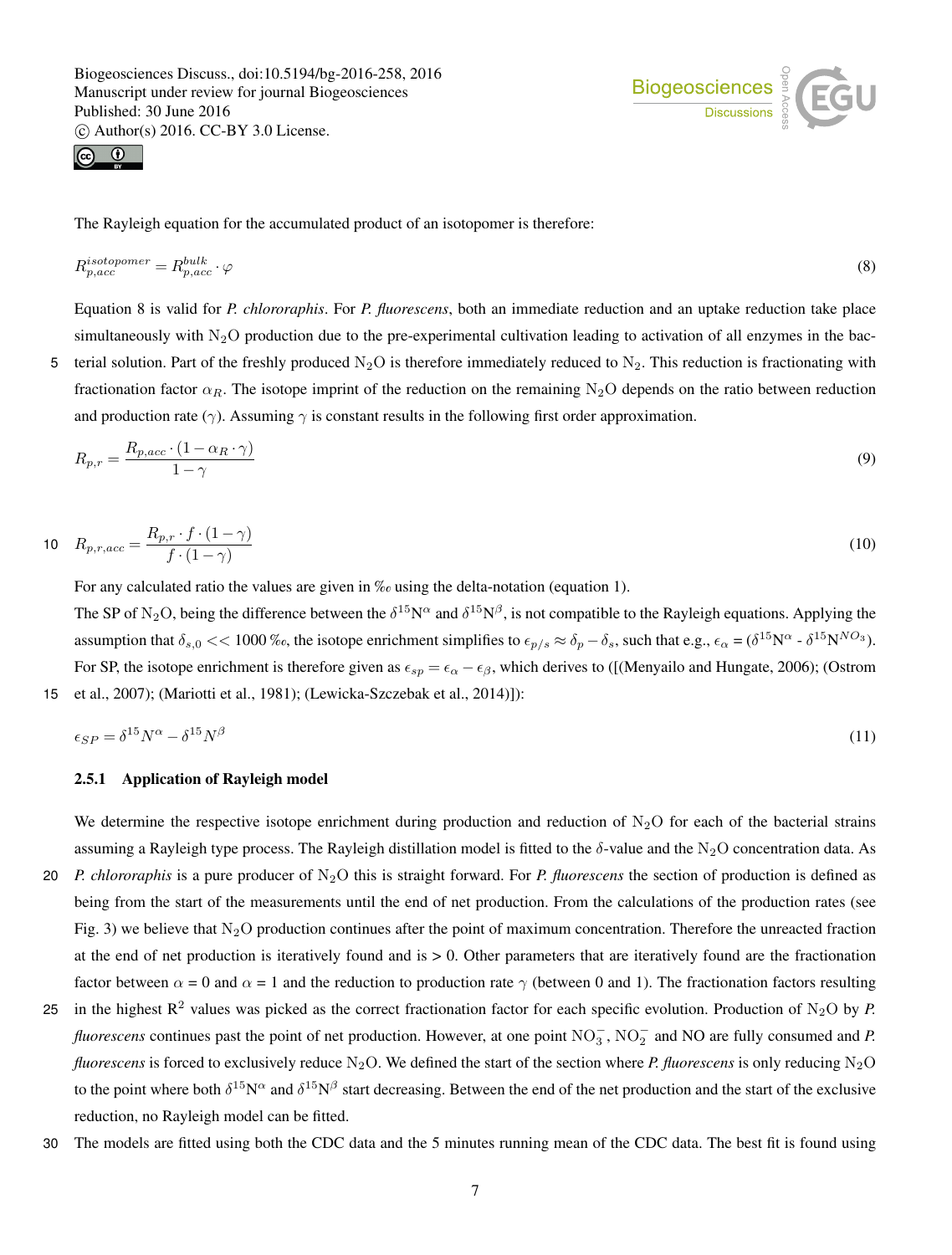





an iterative approach of the  $\mathbb{R}^2$  value between the measured data and the Rayleigh distillation equation for the accumulated product (equation 8 and equation 10 for *P. chlororaphis* and *P. fluorescens*, respectively). Iterative calculations are performed for fractionation factor between  $\alpha = 0$  and  $\alpha = 1$  during production of N<sub>2</sub>O, and between  $\alpha = 1$  and  $\alpha = 2$  during reduction of N<sub>2</sub>O. The reduction correction parameter ( $\gamma$ ) is iteratively determined to be between  $\gamma = 0$  and  $\gamma = 1$ . The fractionation factors 5 resulting in the highest  $R^2$  values are picked as the correct fractionation factor for each specific evolution.

## 3 Results

The evolution of  $N_2O$  over time from the two bacterial strains shows two very distinctive patterns with both an increasing and decreasing N2O concentration characteristic for *P. fluorescens* and an increasing N2O concentration followed by a stabilization characteristic for *P. chlororaphis* (Fig. 3A) as has previously been described by Christensen and Tiedje (1988). These distinctive

10 characteristics are only vaguely seen in the respective dynamics of the SP for the two bacterial strains (Fig. 4A, 4B, 5A and 5B).

# 3.1 Pseudomonas chlororaphis

Paralleling the increase in N<sub>2</sub>O concentration (Fig. 3A), we also find an increase in  $\delta^{15}N^{\alpha}$ ,  $\delta^{15}N^{\beta}$  and  $\delta^{15}N^{bulk}$  over time (Fig. 4A and 4B). The final product of *P. chlororaphis* is  $N_2O$ ; this is a unidirectional transfer of nitrogen from  $KNO_3$  to  $N_2O$ 15 and thereby a Rayleigh process although multiple fractionations are involved. In Fig. 4A and 4B, we plot the best fit Rayleigh

profile for  $\delta^{15}N^{\alpha}$  and  $\delta^{15}N^{\beta}$  respectively. The modeled Rayleigh distillation profiles were found to match the production of  $N_2O$  from *P. chlororaphis* to a relatively

high degree. The average correlation coefficients  $(R^2)$  between data and fitted Rayleigh curves are 0.709, 0.654, and 0.767 for  $\delta^{15}N^{\alpha}$ ,  $\delta^{15}N^{\beta}$  and  $\delta^{15}N^{bulk}$  respectively. The calculations of the isotope enrichment for the fractionation of  $\delta^{15}N^{\alpha}$  give a 20 mean value of -8.8 ‰  $\pm$  1.4. For  $\delta^{15}N^{\beta}$  the mean enrichment factor was found to be -2.2 ‰  $\pm$  1.1 (Table 4). These values leads to a mean SP value of -6.6  $\%$   $\epsilon \pm 1.8$  and a  $\delta^{15}N^{bulk}$  enrichment factor of -5.5  $\%$   $\epsilon \pm 0.9$ .

## 3.2 Pseudomonas fluorescens

Continuous measurements of the evolution of N2O produced and consumed by the denitrifying bacteria *P. fluorescens* are presented in Fig. 5A and 5B for the  $\delta^{15}N^{\alpha}$  and  $\delta^{15}N^{\beta}$ , respectively. The correlation coefficient of the fitted apparent Rayleigh

- 25 model for the production matches the continuously measured  $\delta^{15}N^{\alpha}$  data by 94.1 % on average using the R<sup>2</sup> method for the seven replicates of *P. fluorescens* incubations. Equivalent R<sup>2</sup> average for  $\delta^{15}N^{\beta}$  are 88.7 %, whereas the average for  $\delta^{15}N^{bulk}$ are found to be 94.8 %. The R<sup>2</sup> found for the reduction part for the two isotopomers and the bulk is 91.3 % for  $\delta^{15}N^{\alpha}$ , 76.3 % for  $\delta^{15}N^{\beta}$ , and 91.7 % for  $\delta^{15}N^{bulk}$  on average for the seven replicates. The fractionation during both the production and the reduction are therefore following the apparent Rayleigh type distillation to a large degree. The isotope enrichment calculated
- 30 using these models are therefore a good representation for the fractionation caused by the *P. fluorescens* bacteria on the  $N_2O$ . The resulting isotope enrichment is presented in Table 2 for the production part and in Table 3 for the reduction part together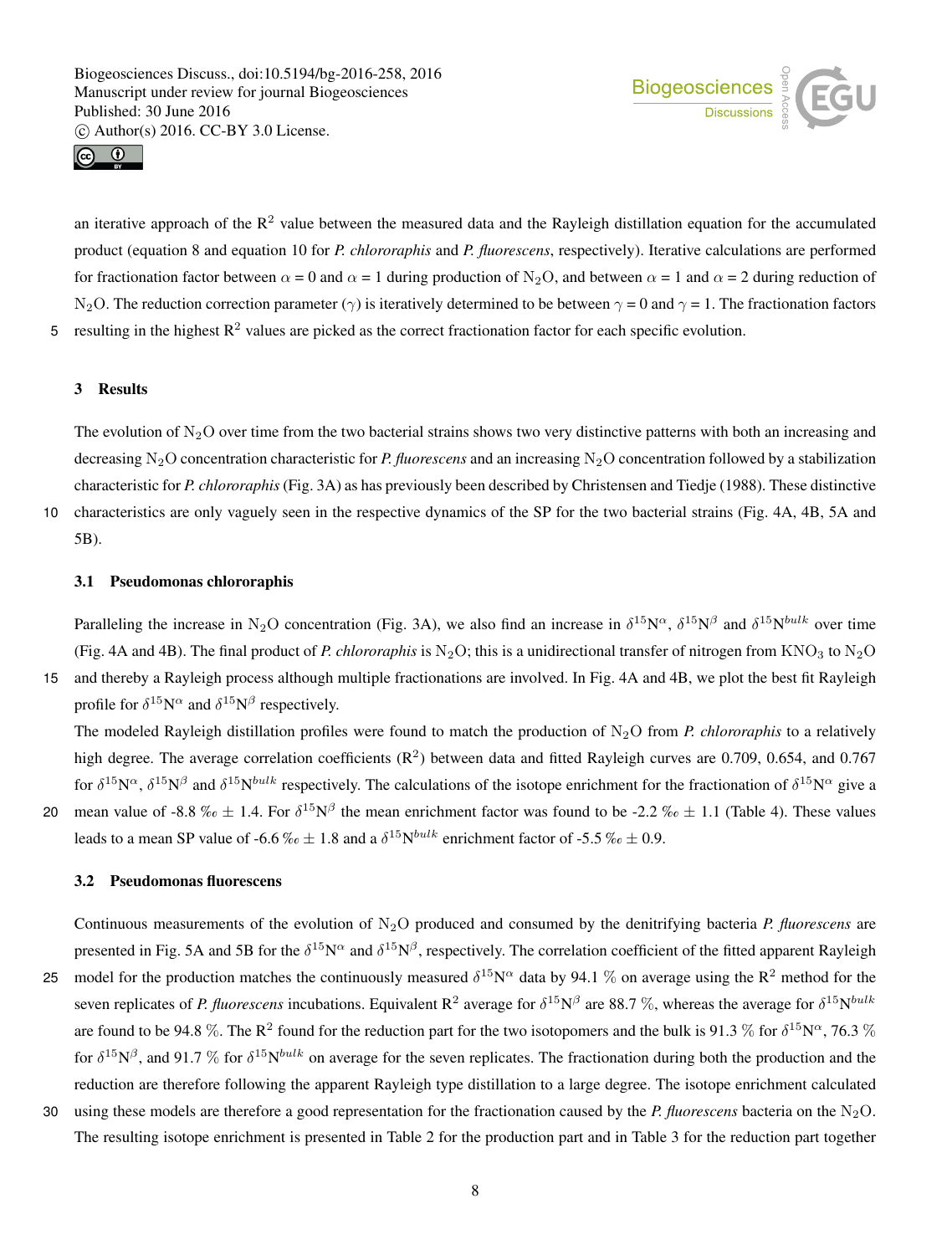Biogeosciences Discuss., doi:10.5194/bg-2016-258, 2016 Manuscript under review for journal Biogeosciences Published: 30 June 2016

c Author(s) 2016. CC-BY 3.0 License.





with the calculated isotope enrichment for the SP. During production of  $N_2O$ , the mean enrichment for SP was found to be  $\epsilon_{SP}$  = -5.7 ‰  $\pm$  5.6 while the  $\epsilon_{bulk}$  = -50.4 ‰  $\pm$  9.3 for the bulk, hence there is a difference of 44.9 ‰ and 0.8 ‰ for  $\epsilon_{SP}$  and  $\epsilon_{bulk}$ , respectively, to *P. chlororaphis*. During reduction of N<sub>2</sub>O the mean enrichment for SP was found to be  $\epsilon_{SP}$  = -2.3 ‰  $\pm$ 3.2 and  $\epsilon_{bulk} = 8.5 \% \approx \pm 3.7$  for the bulk.

#### 5 4 Discussion

The two bacteria investigated are denitrifiers, i.e. functionally similar but with *P. chlororaphis* lacking the ability to reduce  $N_2O$ to N2. Both denitrifiers were cultivated under anaerobic conditions leading to active nitric oxide reductase (both cultures) and nitrous oxide reductase (*P. chlororaphis*). This leads to a pre-experimental expectation that when fed the same amount of nitrate the maximum N2O concentration and the N2O production rate should be lower for *P. fluorescens* than for *P. chlororaphis*.

- 10 In Fig. 3, an example of the N<sub>2</sub>O evolution by the two bacterial strains is plotted as the concentration of N<sub>2</sub>O and the production rate versus time. Starting at time zero and moving with the profiles forward in time, the concentration of  $N_2O$  produced by *P. chlororaphis* has a higher production rate and reaches a higher level in concentration than that produced by *P. fluorescens* even though *P. fluorescens* received six times more nutrients than *P. chlororaphis*. These observations indicate that the nitrous oxide reductase consumes  $N_2O$  from a very early stage of the  $N_2O$  turnover, likely because the cultures were grown under
- 15 anaerobic conditions leaving both  $N_2O$ -producing and -consuming enzymes active from the beginning of the experiment.  $N<sub>2</sub>O$  produced by the two denitrifying bacteria differs in the bulk isotope enrichment whereas the SP enrichments are averaging to similar values. From the presented experiments we have found that the difference in enrichment between *P. chlororaphis* and *P. fluorescens* on average is 44.9 ‰ and 0.8 ‰ for  $\epsilon_{bulk}$  and  $\epsilon_{SP}$  respectively (Fig. 6). We therefore find that the isotopomers produced by *P. fluorescens* are more depleted than those produced from *P. chlororaphis*, since the Rayleigh is calculated as
- 20 product-to-substrate fractionation. Sutka and Ostrom (2006) conclude that a difference in the nitrite reductase does not have an effect on the SP during denitrification. This conclusion is based on measurements of *P. chlororaphis* (ATCC 43928) and *P. aureofaciens* (ATCC 13985) possessing cd1-type nitrite reductase and Cu-containing nitrite reductase, respectively. We conclude the same for *P. fluorescens* and *P. chlororaphis* and therefore propose that the conclusion applies to all denitrifying bacteria. The observed difference in the isotope enrichment during production of  $N<sub>2</sub>O$  could originate from a difference in the nitric
- 25 oxide reductase enzymes. Nitric oxide reductase is the primary enzyme in a chain of catalytic reactions leading to the production of N<sub>2</sub>O [(Hino et al., 2010);(Hendriks et al., 2000)]. The catalytic cycle involving production of N<sub>2</sub>O from NO has yet to be completely understood with respect to the formation of the N-N double bond, the complexity of the structural information of nitric oxide reductase, the proton transfer pathway into nitric oxide reductase [(Tosha and Shiro, 2013)], and the very short lifetime of the intermediate states of the molecules [(Collman et al., 2008)]. We hypothesized that the difference in the bulk ob-
- 30 served during incubation of our two bacterial species was due to different nitric oxide reductases produced by the two species. To test this hypothesis, we compared the DNA sequences of the norB and norC genes coding for the large and small subunit, respectively, of nitric oxide reductase from three different strains of *P. fluorescens* (strains NCIMB 11764 [Genbank accession number CP010945], PA3G8 [742825335], and F113 [CP003150]) and *P. chlororaphis* (strains O6 [389686655], PA23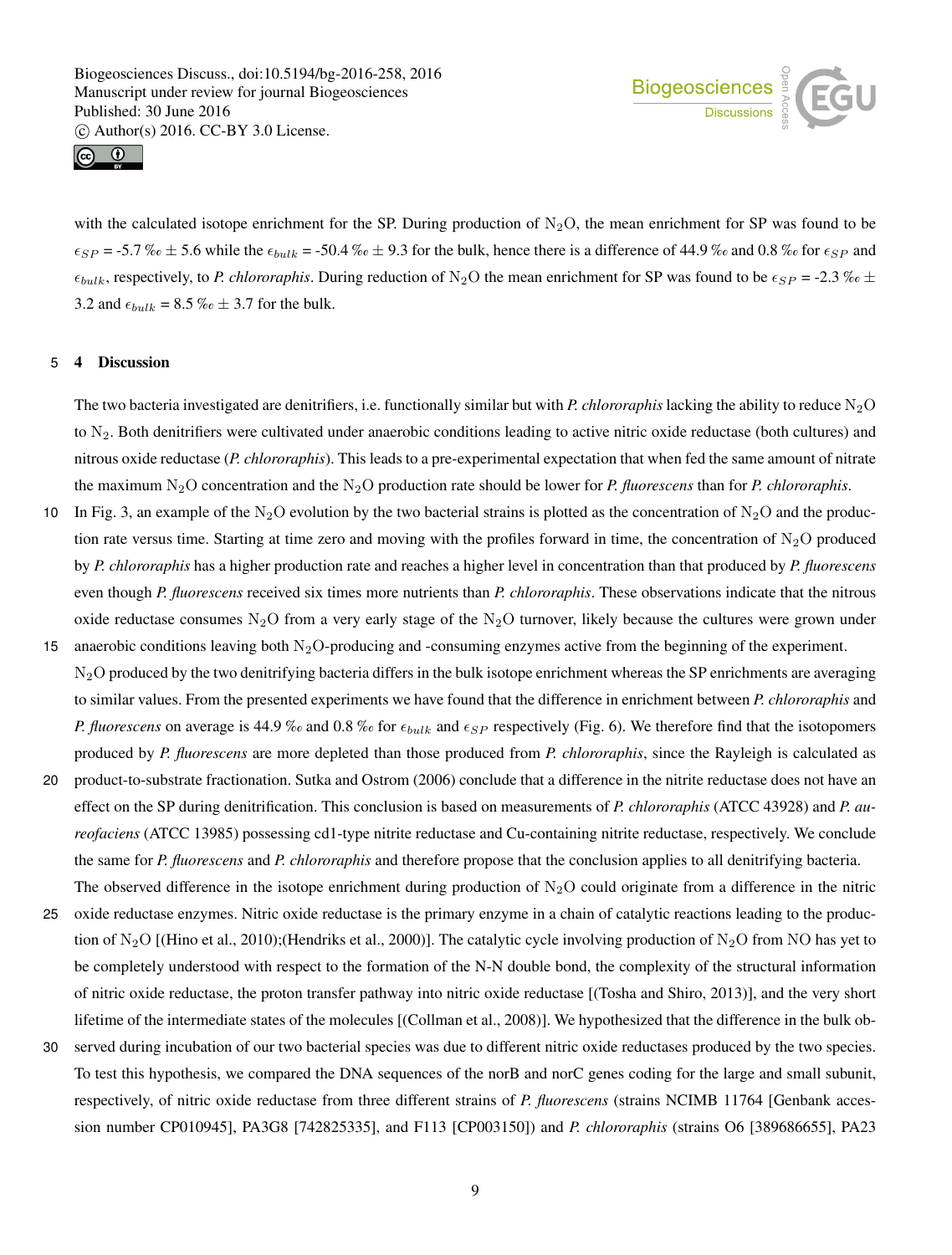



[749309655], and UFB2 [836582503]) as well as two closely related denitrifying species, *P. aeruginosa* and *P. stutzeri*. Our analysis revealed 1) a very high similarity of the two genes in *P. fluorescens* and *P. chlororaphis* and 2) that the intra-species variability of the two genes was similar to the inter-species variation. This led us to reject our hypothesis and conclude that differences in nitric oxide enzymes produced by the two species were not responsible for the observed differences in the bulk.

5 We hypothesized that the difference in the bulk isotope enrichment between the two bacteria originates from mass-dependent fractionation associated with the nitrous oxide reductase in *P. fluorescens*. After production of  $N_2O$  molecules, the light molecules degas quickly out of the liquid phase and away from the nitrous oxide reductase. The heavy  $N_2O$  molecules are slower and react with the nitrous oxide reductase leading to a depletion of the heavy  $N_2O$  isotopes. As this is a diffusion driven process it is mass-dependent with no detectable effect on SP.

#### 10 4.1 Comparison to previous studies

Numerous publications have presented experiments with both in situ measurements of denitrifying bacterial production and reduction of  $N_2O$  during incubation of bacterial cultures and soil samples. In Fig. 6, we present a comparison between the results from this study and the results from a selection of the previously published results. The general understanding is that denitrification results in  $SP \leq 10$  ‰. Applying different incubation techniques on soils with different properties showed SP

15 during production of N<sub>2</sub>O between -3 ‰ and 9 ‰ and between -2 ‰ and -8 ‰ during reduction [(Lewicka-Szczebak et al., 2014);(Well and Flessa, 2009a, b)]. During production of N2O in bacterial culture experiments involving *P. chlororaphis* (ATCC 43928) and *P. aureofaciens* (ATCC 13985), Sutka and Ostrom (2006) found SP values of -2.5 ‰ and 1.3 ‰ and  $\delta^{15}N^{bulk}$  values of between -7 ‰ and -10 ‰. Ostrom et al. (2007) investigated bacterial reduction of N<sub>2</sub>O using *P. stutzeri* (provided by J. M. Tiedje) and *P. denitrificans* (ATCC 13867), and the SP resulting from this bacterial reduction of  $N_2O$  was

20 between -6.8 ‰ and -5 ‰.

Our results for N2O SP and bulk enrichment from *P. chlororaphis* are in the same range as what has been reported previously. Measurements of *P. fluorescens* on the other hand show more depleted bulk enrichment values while the SP enrichment is in line with previous results. For the reduction of  $N_2O$  both measurements of the bulk isotope enrichment and SP are in line with 25 earlier results.

#### 5 Conclusions

We have presented successful continuous measurements of the denitrifying bacterial process using two different strains of bacteria: *P. fluorescens* which is a full denitrifier, and *P. chlororaphis* which is a denitrifier without nitrous oxide reductase activity. Assuming a Rayleigh type fractionation, modified for isotopomers and simultaneous reduction, we have calculated the

30 isotope enrichment during production and reduction of  $N_2O$ . The enrichment for *P. chlororaphis* is in line with previous results for both SP and bulk. For *P. fluorescens*, we find similar SP enrichment values during N<sub>2</sub>O production and reduction. The bulk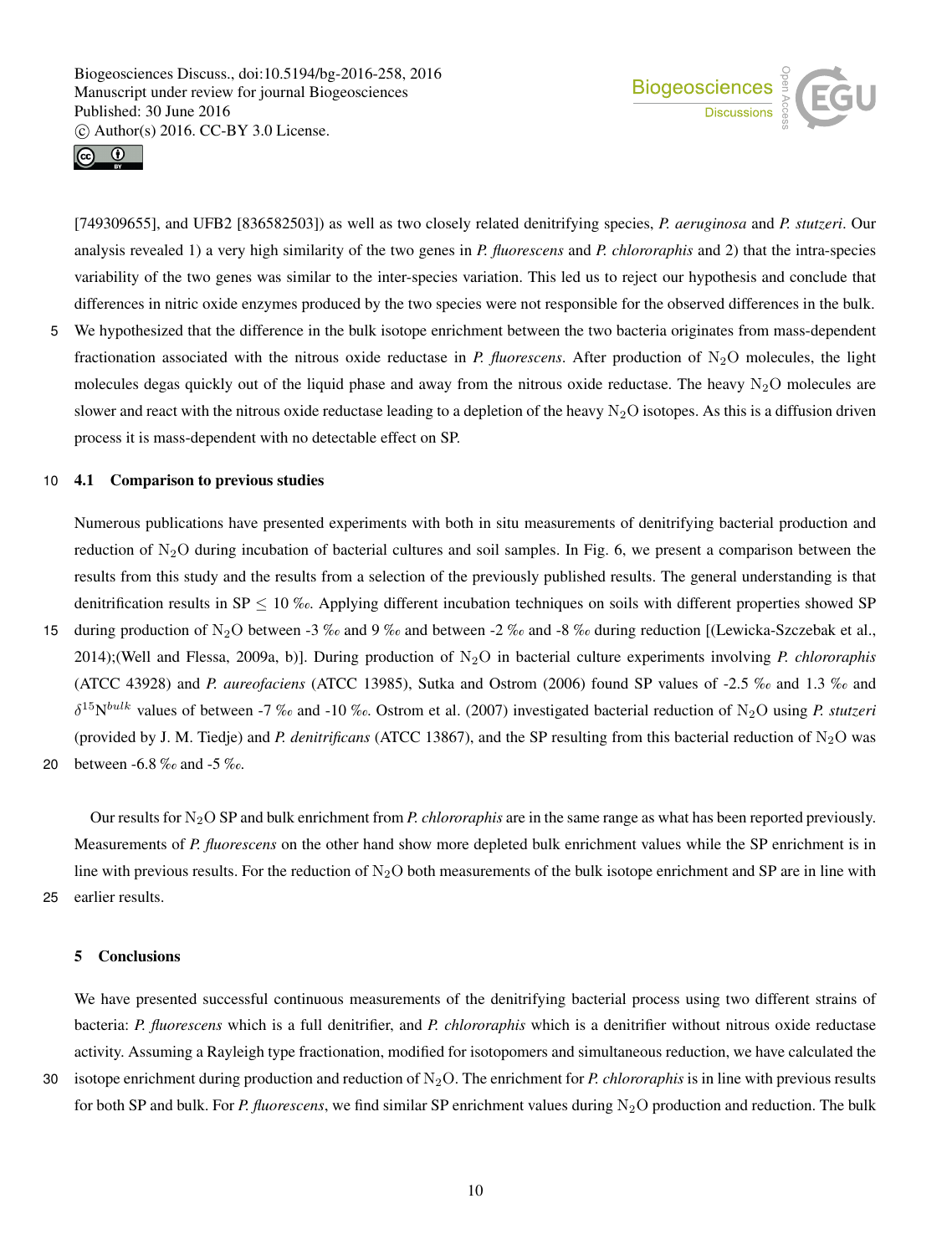



isotope enrichment calculated for  $N_2O$  reduction is in line with previously presented results though for production we find an isotope depletion. We believe that, in our experiment, the bulk isotope depletion is due to mass-dependent fractionation.

*Author contributions.* MW and TB designed the experiments and MW carried out the measurements and analyzed data. SC prepared the bacteria prior to experiments. AP analyzed the bacterial DNA sequences. DBH and EC developed the G5101i-CIC analyzer. MW prepared 5 the manuscript with contribution from all co-authors.

*Acknowledgements.* We thank Jan Kaiser for isotope specific gas samples used for our reference gasses, Sakae Toyoda, Naohiro Yoshida, Carina van der Veen, and Thomas Röckmann for assistance on measurements of our reference gasses. We want to thank Center for Permafrost (CENPERM DNRF100) and the Centre for Ice and Climate, funded by the Danish National Research Foundation for their support, and The Danish Agency for Science Technology and Innovation, for funding used in supporting this project. We want to thank Picarro Inc. and

10 especially Eric Crosson, and Nabil Saad for the collaboration and guidance in the development of the  $N_2O$  isotope analyzer prototype used in this project.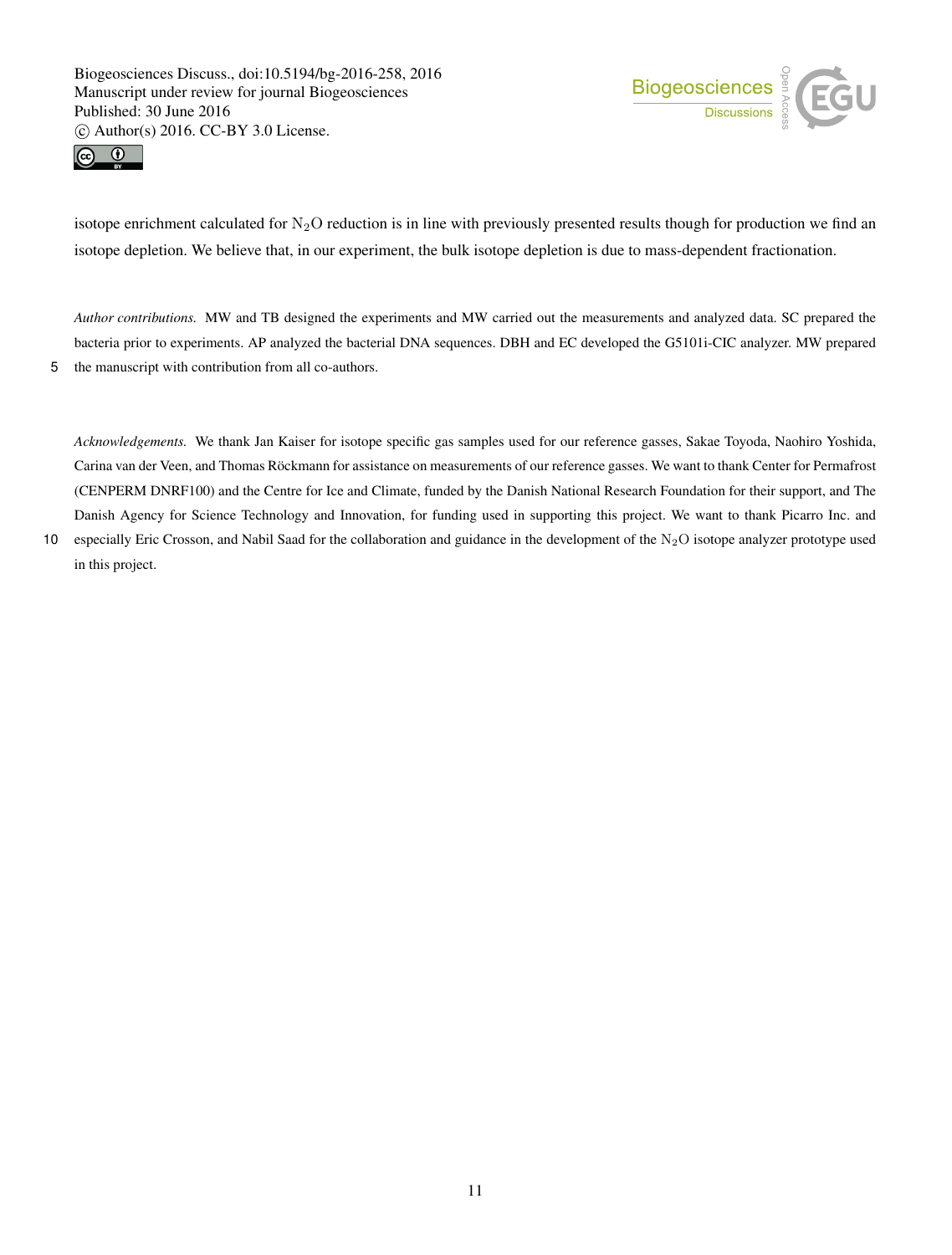



#### References

Balslev-Clausen, D. M.: Application of cavity ring down spectroscopy to isotopic bio- geo- & climate-sciences & the development of a mid-infrared CRDS analyzer for continuous measurements of N2O isotopomers, Ph.D. thesis, University of Copenhagen, 2011.

Brenninkmeijer, C. A. M. and Röckmann, T.: Mass spectrometry of the intramolecular nitrogen isotope distribution of environmental ni-

- 5 trous oxide using fragment-ion analysis, Rapid communications in mass spectrometry : RCM, 13, 2028–33, doi:10.1002/(SICI)1097- 0231(19991030)13:20<2028::AID-RCM751>3.0.CO;2-J, 1999.
	- Brumback, B. a. and Rice, J. a.: Smoothing spline models for the analysis of nested and crossed sampes of curves, Journal of the American Statistical Association, 93, 961–994, 1998.

Christensen, S. and Bonde, G. J.: Seasonal variation in numbers and activity of denitrifier bacteria in soil. Taxonomy and physiological

10 groups among isolates, Danish Journal of Plant and Soil Science, 89, 367–372, 1985.

- Christensen, S. and Tiedje, J. M.: Sub-parts-per-billion nitrate method: Use of an N2O-producing denitrifier to convert NO3- or 15NO3- to N2O, Applied and environmental microbiology, 54, 1409–1413, 1988.
	- Ciais, P., Sabine, C., Bala, B., Bopp, L., Brovkin, V., Canadell, J., Chhabra, A., DeFries, R., Galloway, J., Heimann, M., Jones, C., Le Quéré, C., Myneni, R., Piao, S., and Thornton, P.: 6: Carbon and Other Biogeochemical Cycles, in: Carbon and Other Biogeochemical
- 15 Cycles. In: Climate Change 2013: The Physical Science Basis. Contribution of Working Group I to the Fifth Assessment Report of the Intergovernmental Panel on Climate Change [Stocker, T.F., Qin, D., Plattner, G.-K., Tignor,, pp. 465–570, Cambridge University Press, Cambridge, United Kingdom and New York, NY, USA, doi:10.1017/CBO9781107415324.015, 2013.
	- Clark, P. U.: Northern Hemisphere Ice-Sheet Influences on Global Climate Change, Science, 286, 1104–1111, doi:10.1126/science.286.5442.1104, 1999.
- 20 Collman, J. P., Yang, Y., Dey, A., Decréau, R. A., Ghosh, S., Ohta, T., and Solomon, E. I.: A functional nitric oxide reductase model., Proceedings of the National Academy of Sciences of the United States of America, 105, 15 660–5, doi:10.1073/pnas.0808606105, 2008. Firestone, M. K. and Davidson, E. A.: Microbiological basis of NO and N2O production and consumption in soil., Exchange of Trace Gases between Terrestrial Ecosystems and the Atmosphere, pp. 7–21, 1989.

Forster, P., Ramaswamy, V., Artaxo, P., Berntsen, T., Betts, R., Fahey, D., Lean, J. H. J., Lowe, D., Myhre, G., Prinn, J. N. R., Raga, G.,

- 25 Schulz, M., and Dorland, R. V.: Climate Change 2007: The Physical Science Basis. Contribution of Working Group I to the Fourth Assessment Report of the Intergovernmental Panel on Climate Change, chapter Changes in Atmospheric Constituents and in Radiative Forcing, Cambridge University Press, Cambridge, United Kingdom and New York, NY, USA., pp. 130–217, 2007.
	- Hartmann, D., Klein Tank, A., Rusticucci, M., Alexander, L., Brönnimann, S., Charabi, Y., Dentener, F., Dlugokencky, E., Easterling, D., Kaplan, A., Soden, B., Thorne, P., Wild, M., and Zhai, P.: 2: Observations: Atmosphere and Surface, in: 2013: Observations: Atmosphere
- 30 and Surface. In: Climate Change 2013: The Physical Science Basis. Contribution of Working Group I to the Fifth Assessment Report of the Intergovernmental Panel on Climate Change, edited by Stocker, T., Qin, D., Platter, G.-K., Tignor, M., Allen, S., Boschung, J., Nauels, A., Xia, Y., Bex, V., and Midgley (eds.), P., Cambridge University Press, Cambridge, United Kingdom and New York, NY, USA, 2013.
	- Hendriks, J., Oubrie, A., Castresana, J., Urbani, A., Gemeinhardt, S., and Saraste, M.: Nitric oxide reductases in bacteria., Biochimica et biophysica acta, 1459, 266–273, doi:10.1016/S0005-2728(00)00161-4, 2000.
- 35 Hino, T., Matsumoto, Y., Nagano, S., Sugimoto, H., Fukumori, Y., Murata, T., Iwata, S., and Shiro, Y.: Structural Basis of Biological N2O Generation by Bacterial Nitric Oxide Reductase, Science, 330, 1666–1670, doi:10.1126/science.1195591, 2010.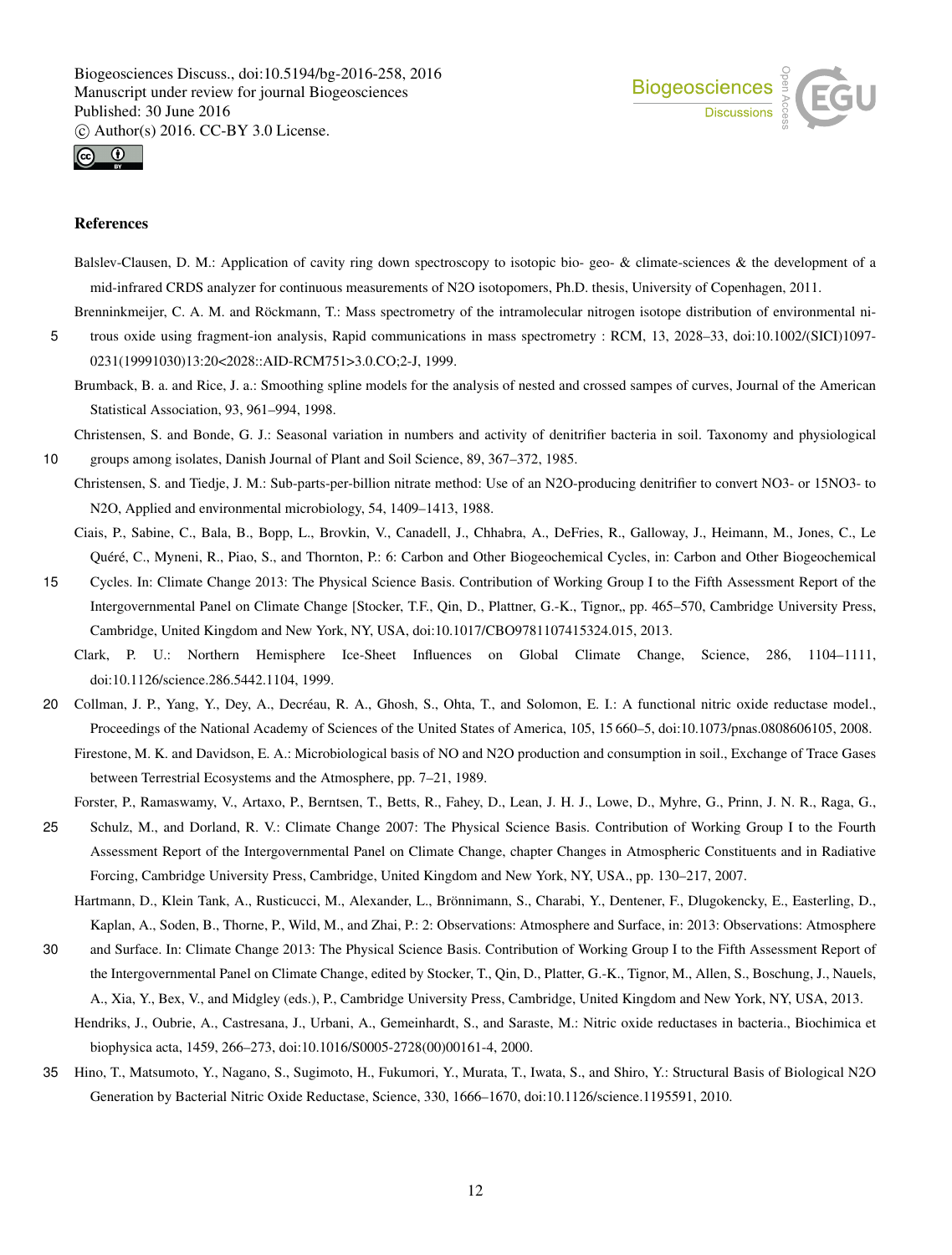



Junk, G. and Svec, H.: The absolute abundance of the nitrogen isotopes in the atmosphere and compressed gas from various sources, Geochim. et Cosmochim. Acta, 14, 234–243, 1958.

Kaiser, J.: Stable isotope investigations of atmospheric nitrous oxide, Ph.D. thesis, Johannes Gutenberg-Universität Mainz, 2002.

Kim, K. R. and Craig, H.: Nitrogen-15 and oxygen-18 characteristics of nitrous oxide: A global perspective, Science, 262, 1993.

- 5 Lewicka-Szczebak, D., Well, R., Köster, J. R., Fuß, R., Senbayram, M., Dittert, K., and Flessa, H.: Experimental determinations of isotopic fractionation factors associated with N2O production and reduction during denitrification in soils, Geochimica et Cosmochimica Acta, 134, 55–73, doi:10.1016/j.gca.2014.03.010, 2014.
	- Mariotti, A., Germon, J. C., Hubert, P., Kaiser, P., Letolle, R., Tardieux, A., and Tardieux, P.: Experimental determination of nitrogen kinetic isotope fractionation: some principles; illustration for the denitrification and nitrification processes, Plant and soil, 430, 413–430, 1981.
- 10 Menyailo, O. V. and Hungate, B. A.: Stable isotope discrimination during soil denitrification: Production and consumption of nitrous oxide, Global Biogeochemical Cycles, 20, n/a–n/a, doi:10.1029/2005GB002527, 2006.
	- Mosier, A., Kroeze, C., and Nevison, C.: Closing the global N2O budget: nitrous oxide emissions through the agricultural nitrogen cycle, Nutrient Cycling in Agroecosystems, 52, 225–248, 1998.

Olivier, J. G. J., Bouwman, A. F., Van der Hoek, K. W., and Berdowski, J. J. M.: Global air emission inventories for anthropogenic sources 15 of NOx, NH3, and N2O in 1990, Environmental Pollution, 102, 135–148, 1998.

- Ostrom, N. E., Pitt, A., Sutka, R., Ostrom, P. H., Grandy, A. S., Huizinga, K. M., and Robertson, G. P.: Isotopologue effects during N2O reduction in soils and in pure cultures of denitrifiers, Journal of Geophysical Research, 112, G02 005, doi:10.1029/2006JG000287, 2007.
	- Park, S., Pérez, T., Boering, K. A., Trumbore, S. E., Gil, J., Marquina, S., and Tyler, S. C.: Can N2O stable isotopes and isotopomers be useful tools to characterize sources and microbial pathways of N2O production and consumption in tropical soils?, Global Biogeochemical
- 20 Cycles, 25, GB1001, doi:10.1029/2009GB003615, 2011.
	- Schilt, A., Baumgartner, M., Schwander, J., Buiron, D., Capron, E., Chappellaz, J., Loulergue, L., Schüpbach, S., Spahni, R., Fischer, H., and Stocker, T. F.: Atmospheric nitrous oxide during the last 140,000years, Earth and Planetary Science Letters, 300, 33–43, doi:10.1016/j.epsl.2010.09.027, 2010.
	- Stuart Chapin III, F., Matson, P. A., and Mooney, H. A.: Principles of terrestrial ecosystem ecology, Springer-Verlag, New York, 2002.
- 25 Sutka, R. L. and Ostrom, N. E.: Distinguishing nitrous oxide production from nitrification and denitrification on the basis of isotopomer abundances, Applied and environmental microbiology, 72, 638–644, doi:10.1128/AEM.72.1.638, 2006.

Tosha, T. and Shiro, Y.: Crystal structures of nitric oxide reductases provide key insights into functional conversion of respiratory enzymes, IUBMB Life, 65, 217–226, doi:10.1002/iub.1135, 2013.

Toyoda, S., Yoshida, N., Miwa, T., Matsui, Y., Yamagishi, H., and Tsunogai, U.: Production mechanism and global budget of N 2 O inferred 30 from its isotopomers in the western North Pacific, Geophysical Research Letters, 29, 5–8, 2002.

Well, R. and Flessa, H.: Isotopologue signatures of N 2 O produced by denitrification in soils, Journal of Geophysical Research, 114, G02 020, doi:10.1029/2008JG000804, 2009a.

Well, R. and Flessa, H.: Isotopologue enrichment factors of N2O reduction in soils, Rapid Communications in Mass Spectrometry, pp. 2996–3002, doi:10.1002/rcm, 2009b.

- 35 Wrage, N., Velthof, G. L., Beusichem, M. L. V., and Oenema, O.: Role of nitrifier er denitrication in the production of nitrous oxide, Soil Biology and Biochemistry, 33, 1723–1732, 2001.
	- Yoshida, N. and Toyoda, S.: Constraining the atmospheric N2O budget from intramolecular site preference in N2O isotopomers, Nature, 405, 330–4, doi:10.1038/35012558, 2000.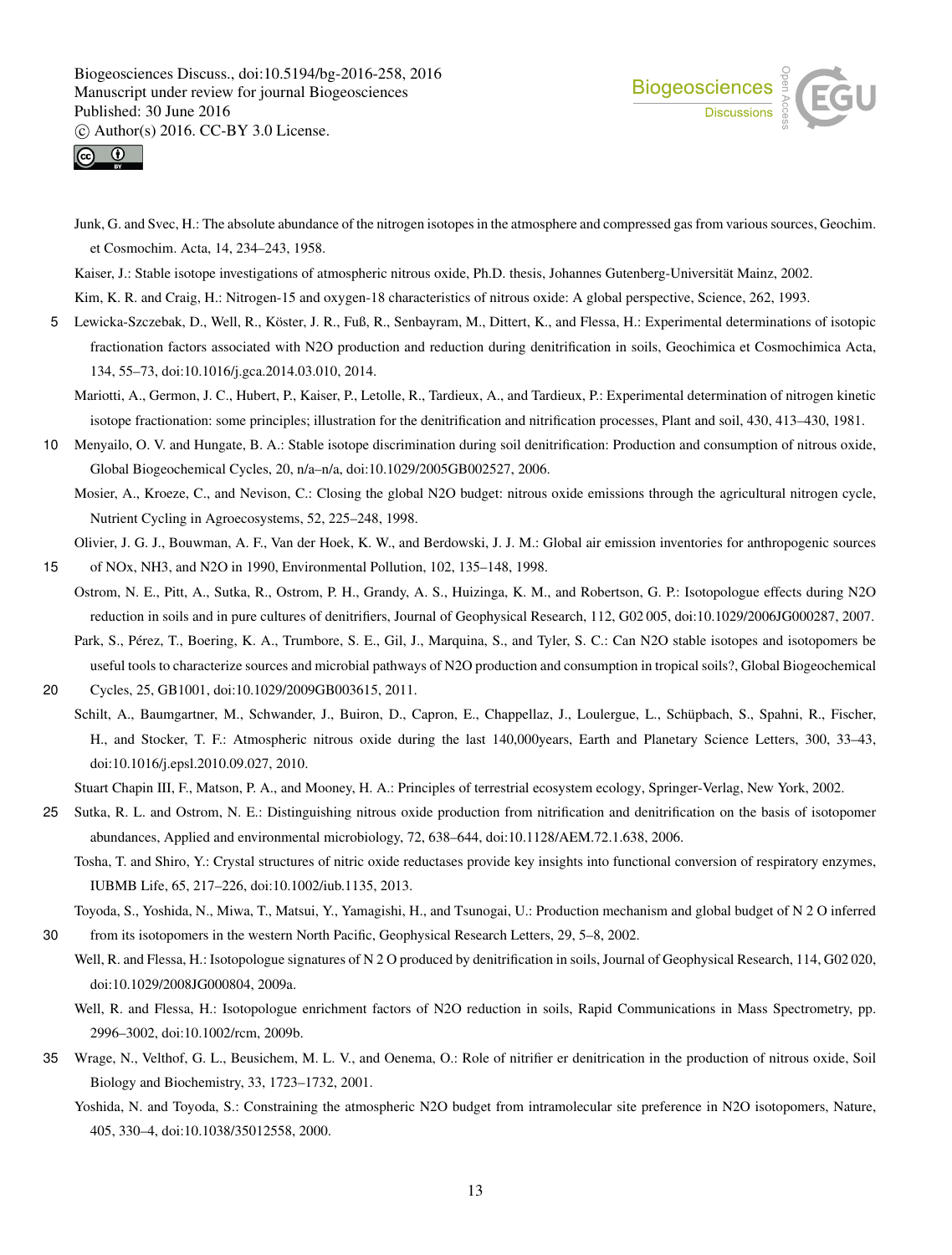





Figure 1. Simplified schematic of the incubation setup. The green and the purple arrows show the flow direction of the measuring gas and the purge gas, respectively.



Figure 2. The concentration-dependent correction (CDC) for (A)  $\delta^{15}N^{\alpha}$  and (B)  $\delta^{15}N^{\beta}$  respectively. In both Figures, the raw data are presented in black, the CDC data is plotted in green, and the outliers are marked with red circles.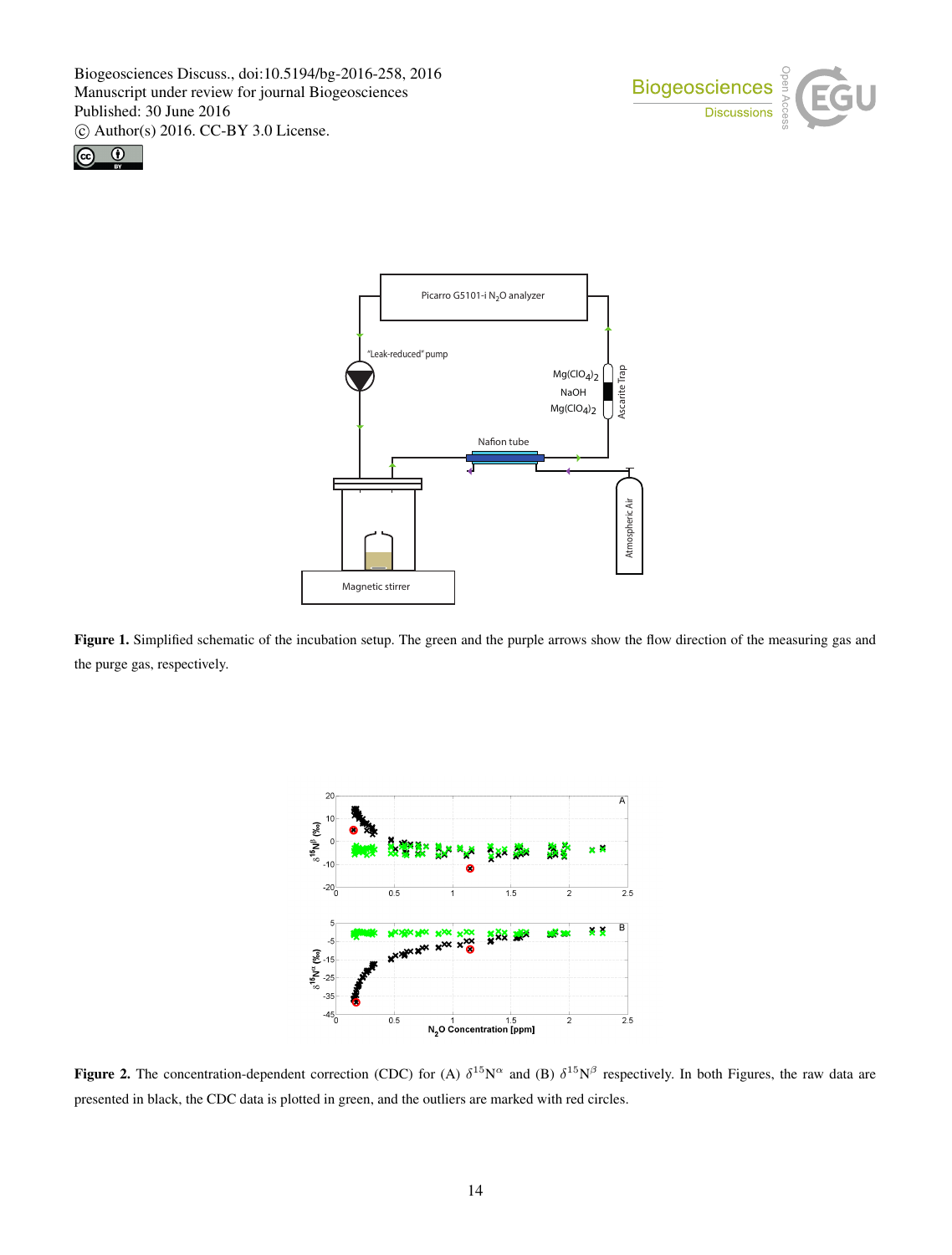





Figure 3. Continuous measurements of (A) N<sub>2</sub>O concentrations and (B) the N<sub>2</sub>O production rate from experiments with *P. fluorescens* (green) and *P. chlororaphis* (blue), respectively. Only the first 120 minutes of the N<sub>2</sub>O production. Note that the scaling of the two horizontal axis differs.



Figure 4A. The evolution of (A) the  $\delta^{15}N^{\alpha}$  isotopomers evolution in relation to the concentration of N<sub>2</sub>O and the modeled Rayleigh type distillation. The blue profile is the CDC data. The black profile is the five minutes running mean of the CDC data. The red profile is the modeled Rayleigh type distillation curve for the production of  $N_2O$ . The blue arrow indicate the direction of time.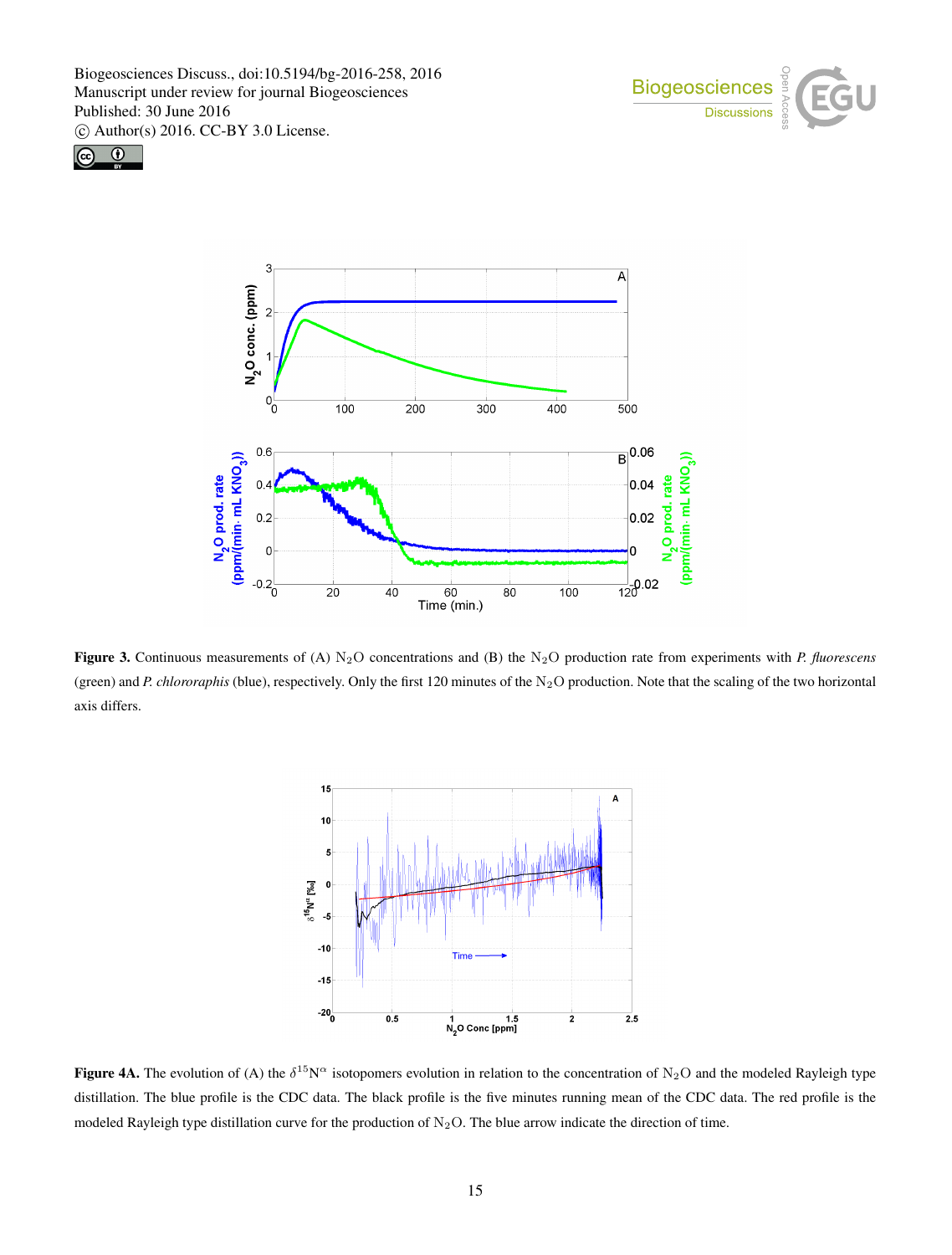





**Figure 4B.** The evolution of the  $\delta^{15}N^{\beta}$  isotopomers evolution in relation to the concentration of N<sub>2</sub>O and the modeled Rayleigh type distillation. The blue profile is the CDC data. The black profile is the five minutes running mean of the CDC data. The red profile is the modeled Rayleigh type distillation curve for the production of  $N_2O$ . The blue arrow indicate the direction of time.



Figure 5A. The evolution of the  $\delta^{15}N^{\alpha}$  isotopomers evolution in relation to the concentration of N<sub>2</sub>O and the modeled Rayleigh type distillation. The blue profile is the CDC data. The black profile is the five minutes running mean of the CDC data. The red profile is the modeled apparent Rayleigh type distillation curve for the production of  $N_2O$ . The blue arrow indicates the direction of time during production of  $N_2O$  whereas the green arrow indicates the direction of time during reduction of  $N_2O$ .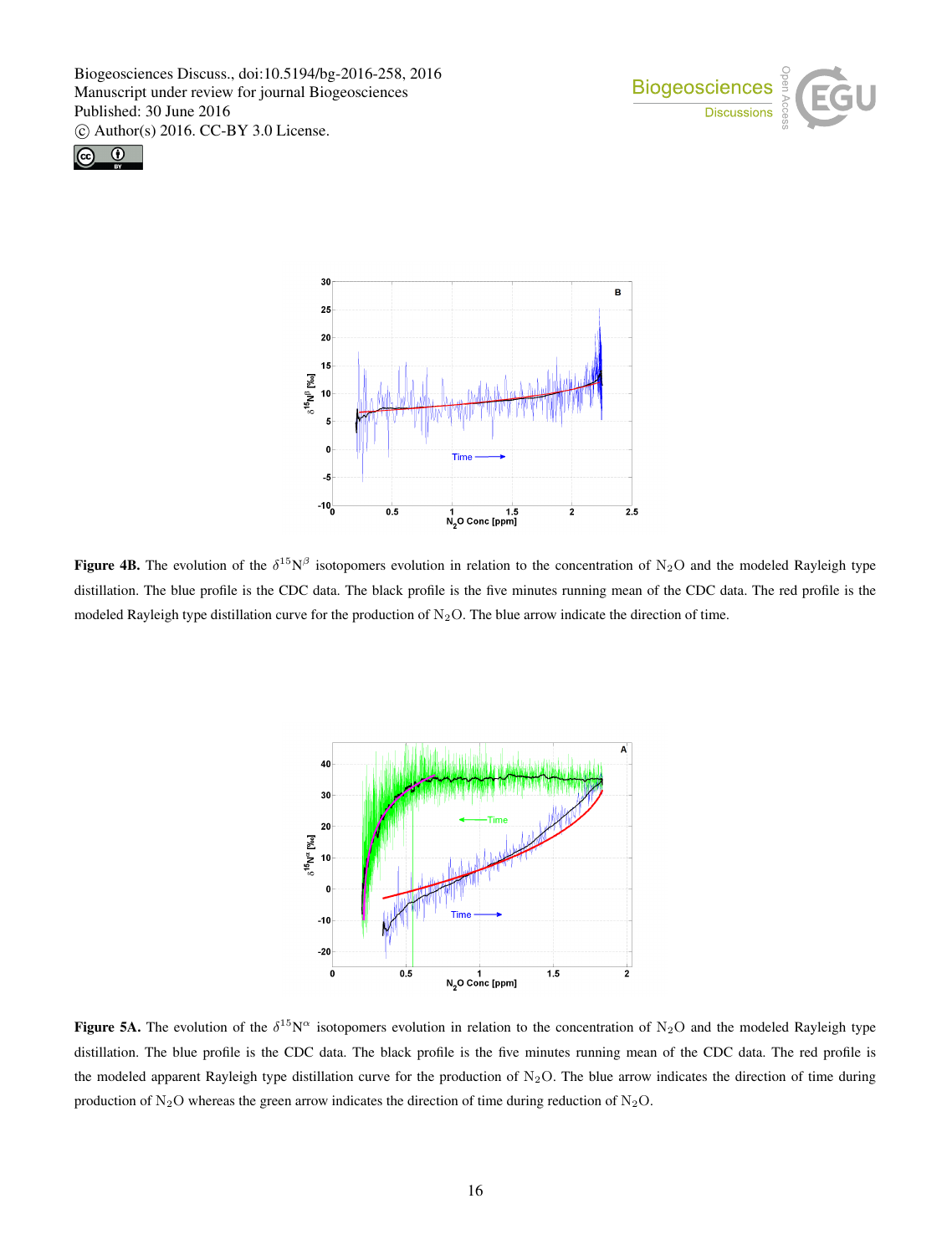





**Figure 5B.** The evolution of the  $\delta^{15}N^{\beta}$  isotopomers evolution in relation to the concentration of N<sub>2</sub>O and the modeled Rayleigh type distillation. The blue profile is the CDC data. The black profile is the five minutes running mean of the CDC data. The red profile is the modeled apparent Rayleigh type distillation curve for the production of  $N_2O$ . The blue arrow indicates the direction of time during production of N<sub>2</sub>O whereas the green arrow indicates the direction of time during reduction of N<sub>2</sub>O.



Figure 6. (A) Bulk and (B) SP enrichment factors calculated from the continuous measurements with *P. fluorescens* (green) and *P. chlororaphis* (blue) respectively. Both the production and reduction isotope enrichment values are shown and compared with previously presented results. [1] [This study], [2] [(Well and Flessa, 2009a)], [3] [(Well and Flessa, 2009b)], [4] [(Lewicka-Szczebak et al., 2014)], [5] [(Sutka and Ostrom, 2006)], [6] [(Ostrom et al., 2007)].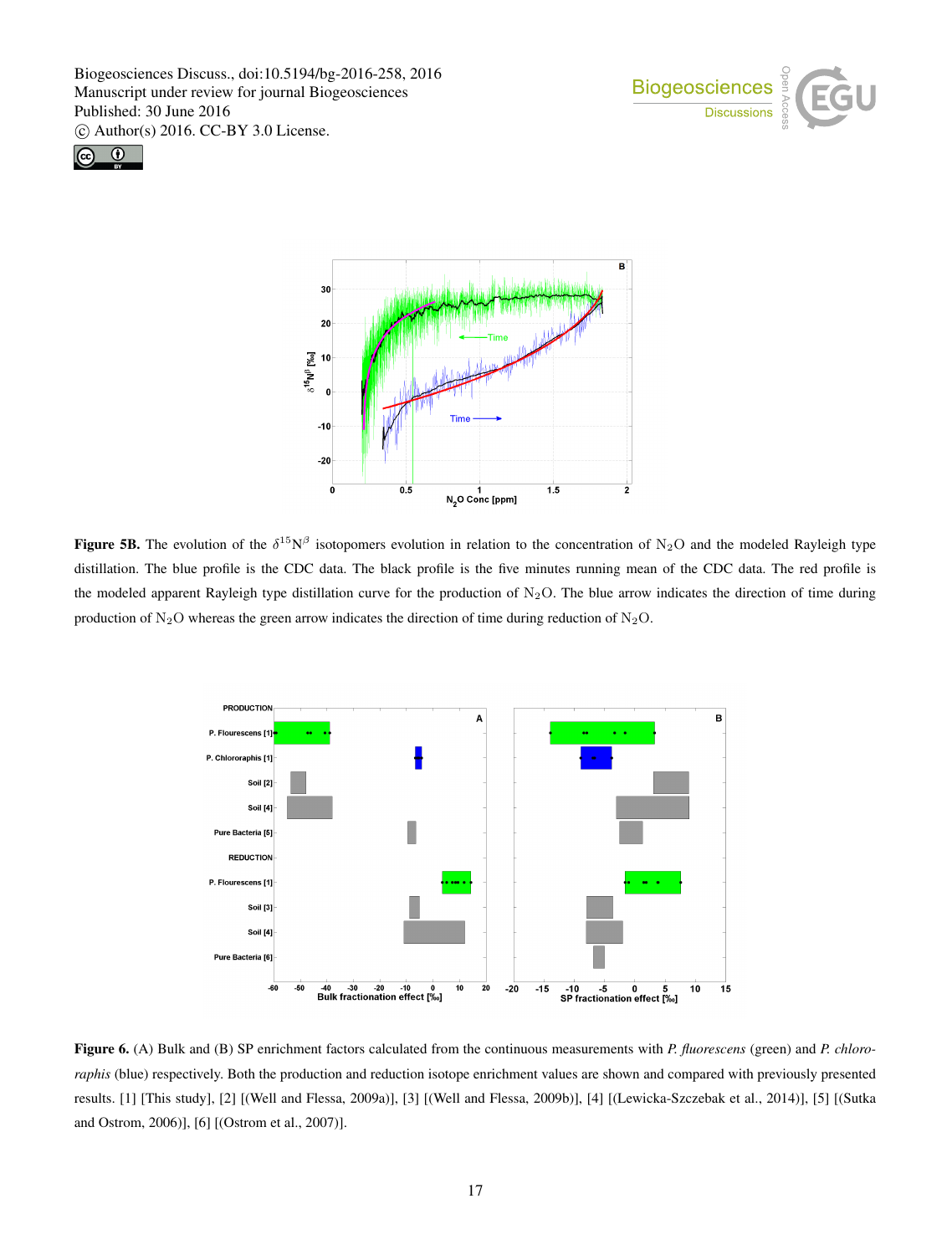



Table 1. Measurements of standard gas CIC-MPI-1 and CIC-MPI-2, diluted MPI-1 and MPI-2 gasses respectively. The listed values are mean-values of measurements performed at Tokyo-Tech, IMAU, and CIC.

| Reference gas | $[N_2O]$ (ppb)  | $\delta^{15}N^{bulk}$ (%o) | $\delta^{15}N^{\alpha}$ (%o) | $\delta^{15}N^{\beta}$ (%o)   |
|---------------|-----------------|----------------------------|------------------------------|-------------------------------|
| CIC-MPI-I     | $1904.0 + 9.2$  | $1.23 + 1.97$              | $1.45 + 2.09$                | $1.01 + 1.85$                 |
| CIC-MPI-II    | $1840.9 + 12.8$ | $-1.69 + 1.74$             |                              | $12.02 + 1.78 - 15.40 + 1.69$ |

Table 2. Enrichment factors for the production of N2O from *P. fluorescens*.

| Replica #   | $\epsilon_{\alpha}$ (%o) | $\epsilon_{\beta}$ (%o) | $\epsilon_{bulk}(\%o)$ | $\epsilon_{SP}$ (%o) |
|-------------|--------------------------|-------------------------|------------------------|----------------------|
| 1           | $-64.1$                  | $-55.7$                 | $-59.9$                | $-8.4$               |
| 2           | $-41.6$                  | $-40.0$                 | $-40.8$                | $-1.6$               |
| 3           | $-45.9$                  | $-32.0$                 | $-39.0$                | $-13.9$              |
| 4           | $-64.7$                  | $-56.3$                 | $-60.5$                | $-8.4$               |
| 5           | $-51.2$                  | $-43.3$                 | $-47.3$                | $-7.9$               |
| 6           | $-60.8$                  | $-57.5$                 | $-59.2$                | $-3.3$               |
| 7           | $-44.5$                  | $-47.8$                 | $-46.2$                | 3.3                  |
| <b>Mean</b> | $-53.3 + 9.8$            | $-47.5 + 9.7$           | $-50.4 + 9.3$          | $-5.7 + 5.6$         |

Table 3. Enrichment factors for the reduction of N2O from *P. fluorescens*.

| Replica #      | $\epsilon_{\alpha}$ (%o) | $\epsilon_{\beta}$ (%o) | $\epsilon_{bulk}(\%o)$ | $\epsilon_{SP}$ (%o) |
|----------------|--------------------------|-------------------------|------------------------|----------------------|
| 1              | 10.0                     | 8.1                     | 8.5                    | 1.9                  |
| 2              | 3.5                      | 4.5                     | 3.5                    | $-1.0$               |
| 3              | 11.9                     | 8.1                     | 9.4                    | 3.8                  |
| $\overline{4}$ | 4.6                      | 6.2                     | 5.1                    | $-1.6$               |
| 5              | 16.3                     | 8.7                     | 11.7                   | 7.6                  |
| 6              | 16.9                     | 13.0                    | 14.3                   | 3.9                  |
| 7              | 9.8                      | 8.3                     | 7.3                    | 1.5                  |
| Mean           | $10.4 + 5.2$             | $8.1 + 2.6$             | $8.5 + 3.7$            | $2.3 + 3.2$          |